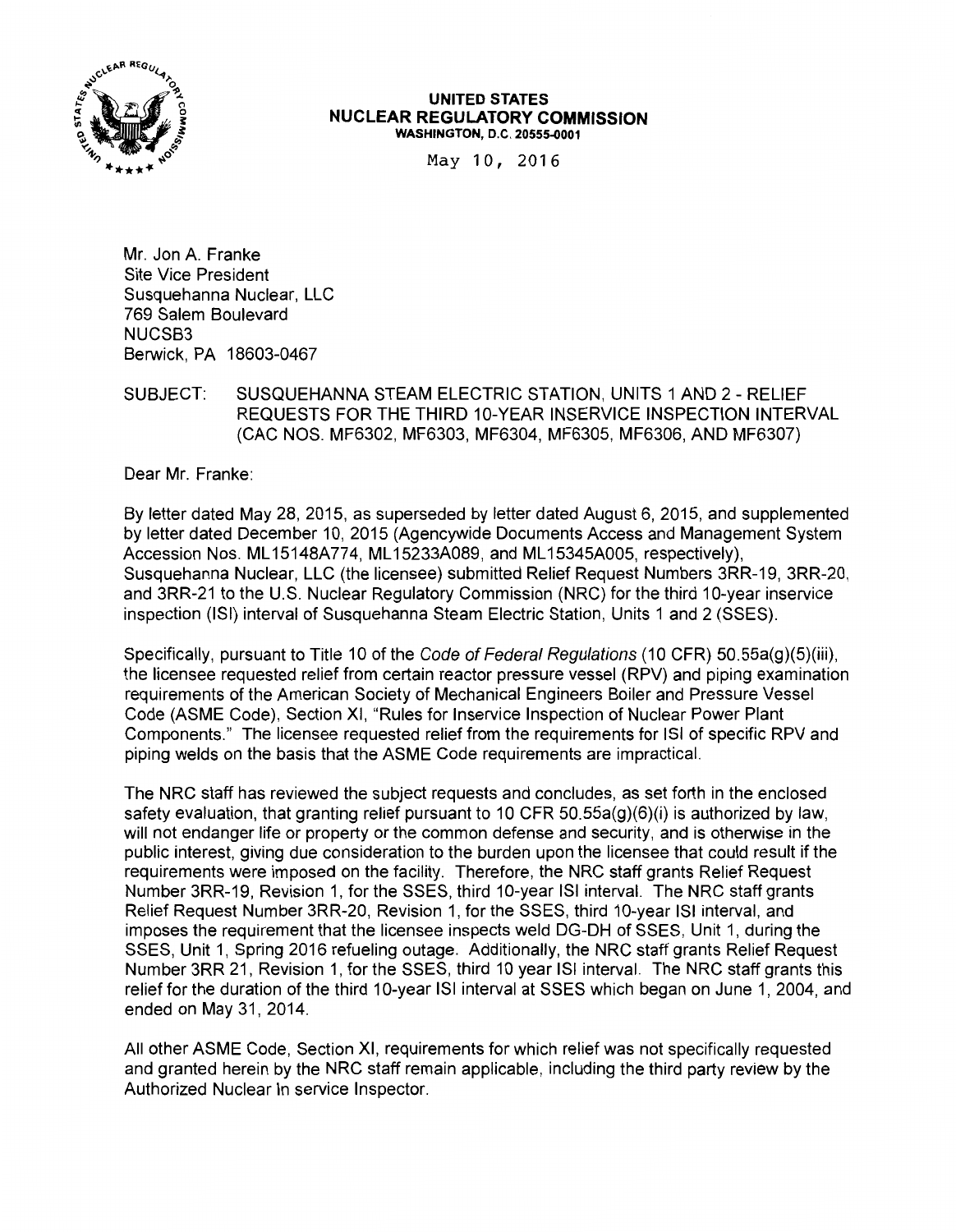J. Franke - 2 -

If you have any questions, please contact the project manager, Ms. Tanya E. Hood, at Tanya.Hood@nrc.gov or 301-415-1387.

Sincerely,

Sincerely,<br>
Oney All Cl

Plant Licensing Branch 1-2 Division of Operating Reactor Licensing Office of Nuclear Reactor Regulation

Docket Nos. 50-387 and 50-388

Enclosures: Safety Evaluation

cc w/enclosures: Distribution via Listserv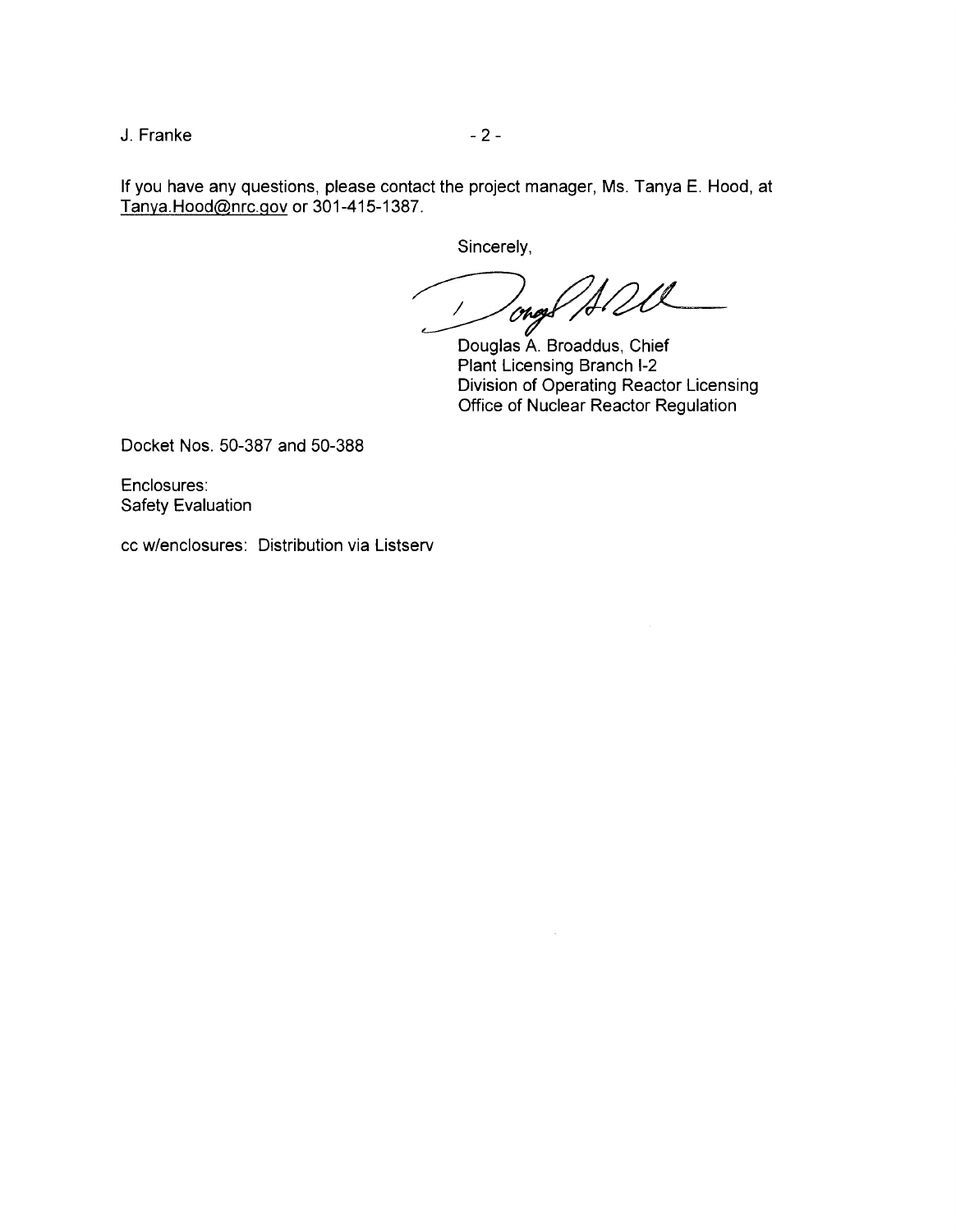

# SAFETY EVALUATION BY THE OFFICE OF NUCLEAR REACTOR REGULATION

# RELIEF REQUEST NUMBERS 3RR-19, 3RR-20, AND 3RR-21, REVISION 1

## REGARDING WELD EXAMINATION COVERAGE

# SUSQUEHANNA NUCLEAR, LLC

## ALLEGHENY ELECTRIC COOPERATIVE, INC.

## SUSQUEHANNA STEAM ELECTRIC STATION, UNITS 1 AND 2

## DOCKET NOS. 50-387 AND 50-388

## 1.0 INTRODUCTION

By letter dated May 28, 2015, as superseded by letter dated August 6, 2015, and supplemented by letter dated December 10, 2015 (Agencywide Documents Access and Management System (ADAMS) Accession Nos. ML 15148A774, ML 15233A089, and ML 15345A005, respectively), Susquehanna Nuclear, LLC (the licensee) submitted Relief Requests Numbers 3RR-19, 3RR-20, and 3RR-21 to the U.S. Nuclear Regulatory Commission (NRC) for the third 10-year inservice inspection (ISi) interval of the Susquehanna Steam Electric Station, Units 1 and 2 (SSES).

Specifically, pursuant to Title 10 of the Code of Federal Regulations (10 CFR) 50.55a(g)(5)(iii), the licensee requested relief from certain reactor pressure vessel (RPV) and piping examination requirements of the American Society of Mechanical Engineers Boiler and Pressure Vessel Code (ASME Code), Section XI, "Rules for lnservice Inspection of Nuclear Power Plant Components." The licensee requested relief from the requirements for ISi of specific RPV and piping welds on the basis that the ASME Code requirements are impractical.

## 2.0 REGULATORY EVALUATION

In its submissions, the licensee requests relief from various inservice inspection requirements contained in Section XI of the ASME Code.

• 10 CFR 50.55a(g)(4)(ii), which states, in part, inservice examination of components during successive 120-month inspection intervals must comply with the requirements of the latest edition and addenda of the Code incorporated by reference in paragraph (a) of Section 50.55a 12 months before the start of the 120-month inspection interval (or the optional ASME Code Cases listed in RG 1.147, Revision 17, when using Section XI, that are incorporated by reference in paragraphs (a)(3)(ii) and (iii) of 50.55a), subject to the

**Enclosure**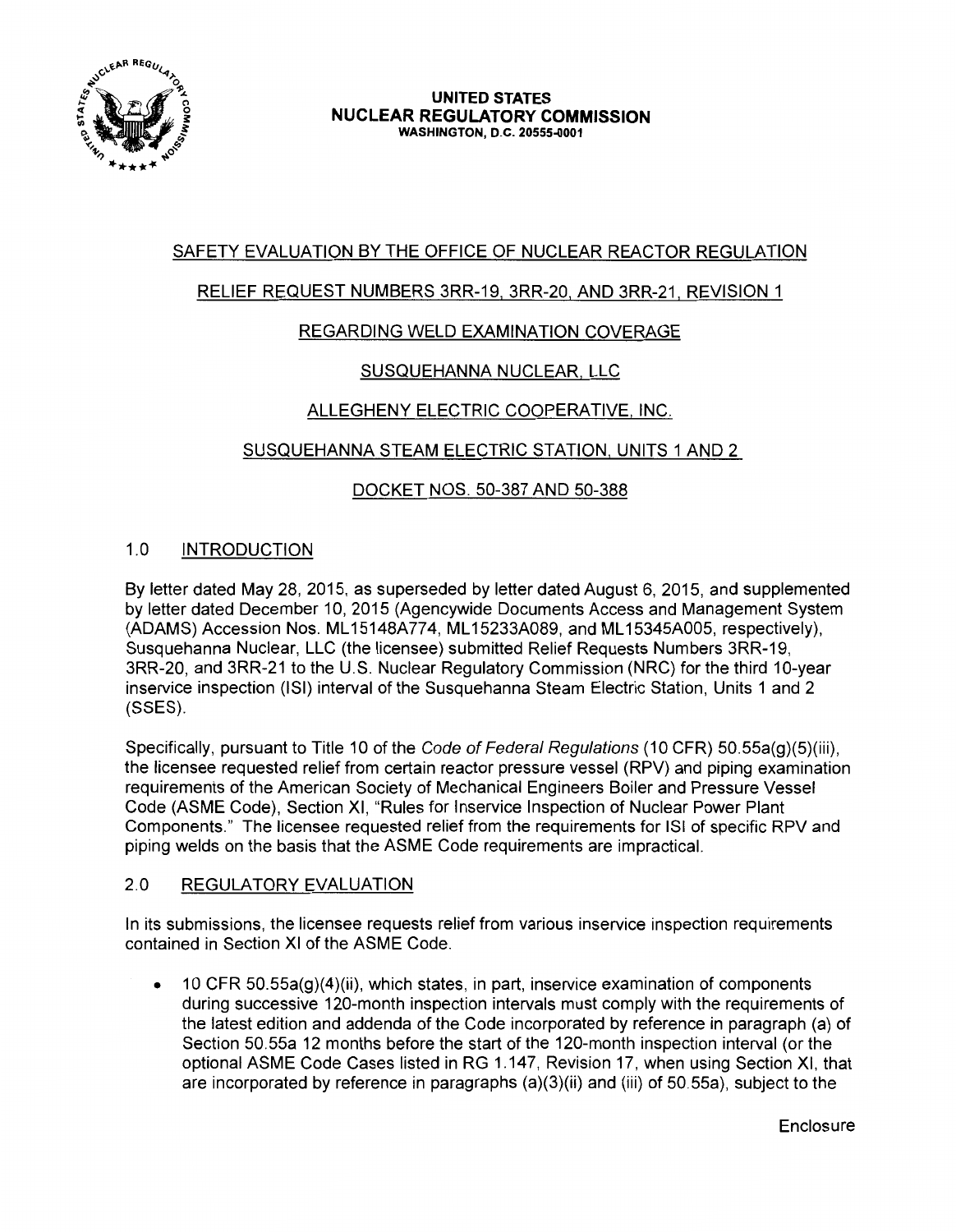conditions listed in paragraph (b) of 50.55a. The code of record for SSES, for the third 10-year ISi interval, is the 2000 Addenda to the 1998 Edition of the ASME Code, Section XI.

• 10 CFR 50.55a(g)(5)(iii), which states:

If the licensee has determined that conformance with a Code requirement is impractical for its facility the licensee must notify the NRC and submit, as specified in § 50.4, information to support the determinations. Determinations of impracticality in accordance with this section must be based on the demonstrated limitations experienced when attempting to comply with the Code requirements during the inservice inspection interval for which the request is being submitted. Requests for relief made in accordance with this section must be submitted to the NRC no later than 12 months after the expiration of the initial or subsequent 120-month inspection interval for which relief is sought.

• 10 CFR 50.55a(g)(6)(i), which states, in part, the Commission will evaluate determinations under paragraph (g)(5) of 50.55a that ASME Code requirements are impractical. The Commission may grant such relief and may impose such alternative requirements as it determines are authorized by law, will not endanger life or property or the common defense and security, and are otherwise in the public interest giving due consideration to the burden upon the licensee that could result if the requirements were imposed on the facility.

Based on the above, and subject to the technical evaluation in Section 3 below, the NRC staff finds that regulatory authority exists for the licensee to request and the NRC to grant the relief requested by the licensee and impose alternative requirements.

#### 3.0 TECHNICAL EVALUATION

3.1 Relief Request Number 3RR-19, Revision 1, ASME Code, Section XI, Examination Category B-D, Item No. 83.90, Full Penetration Nozzles-to-Vessel Welds ASME Component Affected

ASME Code Component Identification

| <b>ASME Code Class:</b>      |                                                                                                |
|------------------------------|------------------------------------------------------------------------------------------------|
| Reference:                   | Table IWB-2500-1                                                                               |
| <b>Examination Category:</b> | B-D                                                                                            |
| Item Number:                 | B <sub>3.90</sub>                                                                              |
| Description:                 | Alternative Requirements to the Examination of Full Penetration Welds<br>of Nozzles in Vessels |
| Component Number:            | Ref. Tables 3RR-19.1 and 3RR-19.2 [of the August 6, 2015, submittal]                           |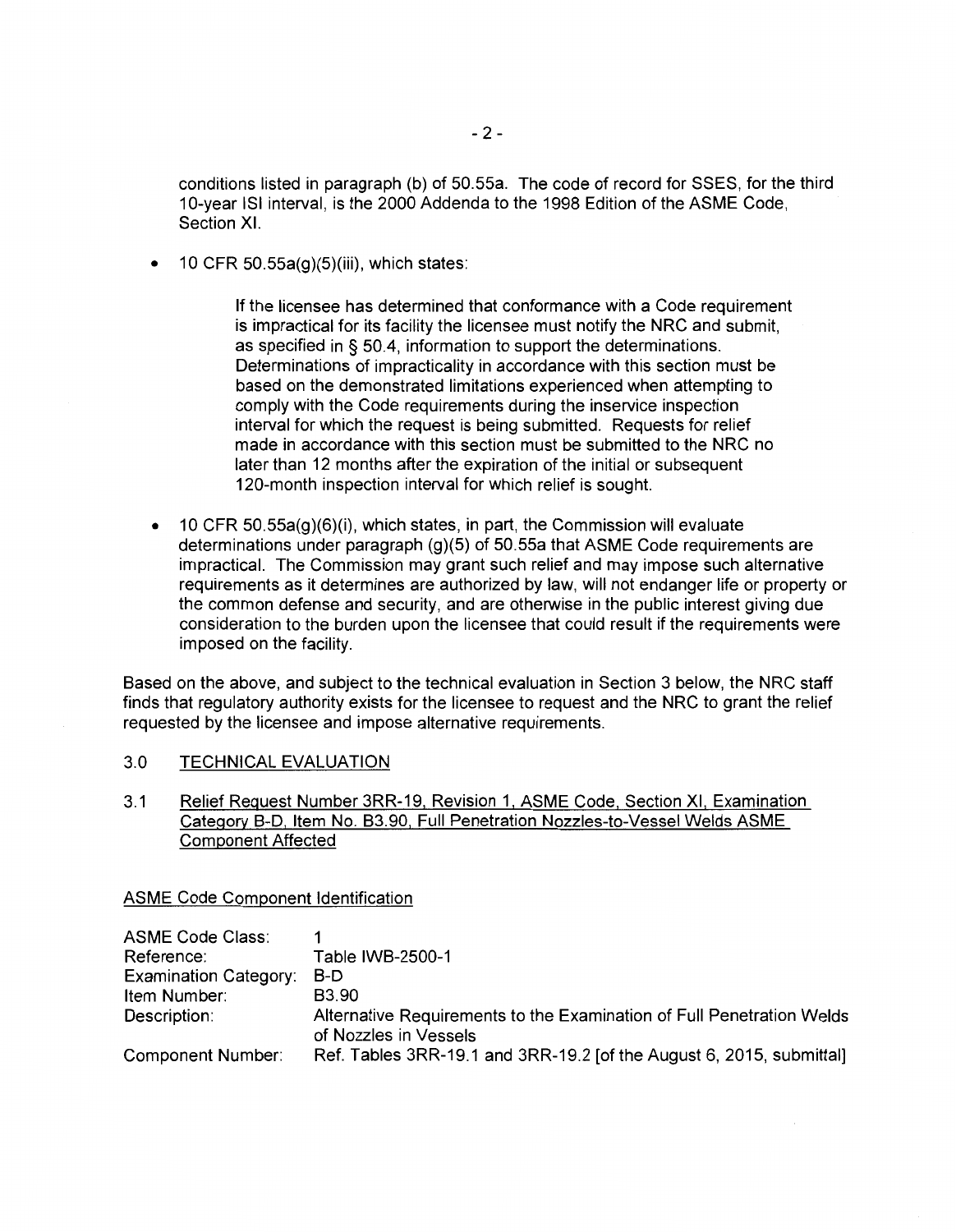# ASME Component Affected

# **Table 1: 3RR-19 Nozzle-to-Vessel Weld Components and Examination Coverage Achieved**

| <b>ASME Code</b><br>Examination<br>Category, Item No. | Unit           | Nozzle<br>Identification                                        | Component<br>Description                                | Percent<br>Examination<br><b>Coverage Achieved</b> |
|-------------------------------------------------------|----------------|-----------------------------------------------------------------|---------------------------------------------------------|----------------------------------------------------|
| B-D, B3.90                                            | $\mathbf{1}$   | N <sub>1</sub> A, B                                             | <b>Recirculation Suction</b><br>Nozzle-to-Vessel Weld   | 84.5                                               |
| B-D, B3.90                                            | $\mathbf{1}$   | N <sub>2</sub> A, F                                             | <b>Recirculation Discharge</b><br>Nozzle-to-Vessel Weld | 86.3                                               |
| B-D, B3.90                                            | 1              | N3A through<br>D                                                | <b>Main Steam</b><br>Nozzle-to-Vessel Weld              | 74.1                                               |
| B-D, B3.90                                            | $\mathbf{1}$   | N4B, C, E, F                                                    | Feedwater<br>Nozzle-to-Vessel Weld                      | 80.5                                               |
| B-D, B3.90                                            | $\mathbf{1}$   | N <sub>4</sub> A                                                | Feedwater<br>Nozzle-to-Vessel Weld                      | 79.3                                               |
| B-D, B3.90                                            | $\mathbf{1}$   | N <sub>4</sub> D                                                | Feedwater<br>Nozzle-to-Vessel Weld                      | 75                                                 |
| B-D, B3.90                                            | $\mathbf{1}$   | N6A, B                                                          | Head Spray and Spare<br>Nozzle-to-Vessel Weld           | 77.1                                               |
| B-D, B3.90                                            | 1              | N7                                                              | Vent Nozzle-to-Vessel Weld                              | 81.8                                               |
| B-D, B3.90                                            | $\mathbf 1$    | N8A, B                                                          | Jet Pump Instrumentation<br>Nozzle-to-Vessel Weld       | 78.8                                               |
| B-D, B3.90                                            | 1              | Control Rod Drive (CRD)<br><b>N9</b><br>Hydraulic System Return |                                                         | 79.2                                               |
| B-D, B3.90                                            | $\overline{2}$ | N <sub>1</sub> A                                                | <b>Recirculation Suction</b><br>Nozzle-to-Vessel Weld   |                                                    |
| B-D, B3.90                                            | $\overline{2}$ | N <sub>1</sub> B                                                | <b>Recirculation Suction</b><br>Nozzle-to-Vessel Weld   | 87.1                                               |
| B-D, B3.90                                            | $\overline{2}$ | N2A, F, K                                                       | <b>Recirculation Discharge</b><br>Nozzle-to-Vessel Weld | 76.6                                               |
| B-D, B3.90                                            | $\overline{2}$ | N2J                                                             | <b>Recirculation Discharge</b><br>Nozzle-to-Vessel Weld | 76.4                                               |
| B-D, B3.90                                            | $\overline{2}$ | N4A, D                                                          | Feedwater<br>Nozzle-to-Vessel Weld                      | 76.3                                               |
| B-D, B3.90                                            | $\overline{2}$ | N4B, C, E, F                                                    | Feedwater<br>Nozzle-to-Vessel Weld                      | 86.6                                               |
| B-D, B3.90                                            | $\overline{2}$ | <b>N7</b>                                                       | Vent Nozzle-to-Vessel Weld                              | 82.1                                               |
| B-D, B3.90                                            | $\overline{2}$ | <b>N8A, B</b>                                                   | Jet Pump Instrumentation<br>Nozzle-to-Vessel Weld       | 84.6                                               |
| B-D, B3.90                                            | $\overline{2}$ | N <sub>9</sub>                                                  | <b>CRD Hydraulic System</b><br>Return Nozzle-to-Vessel  | 84.6                                               |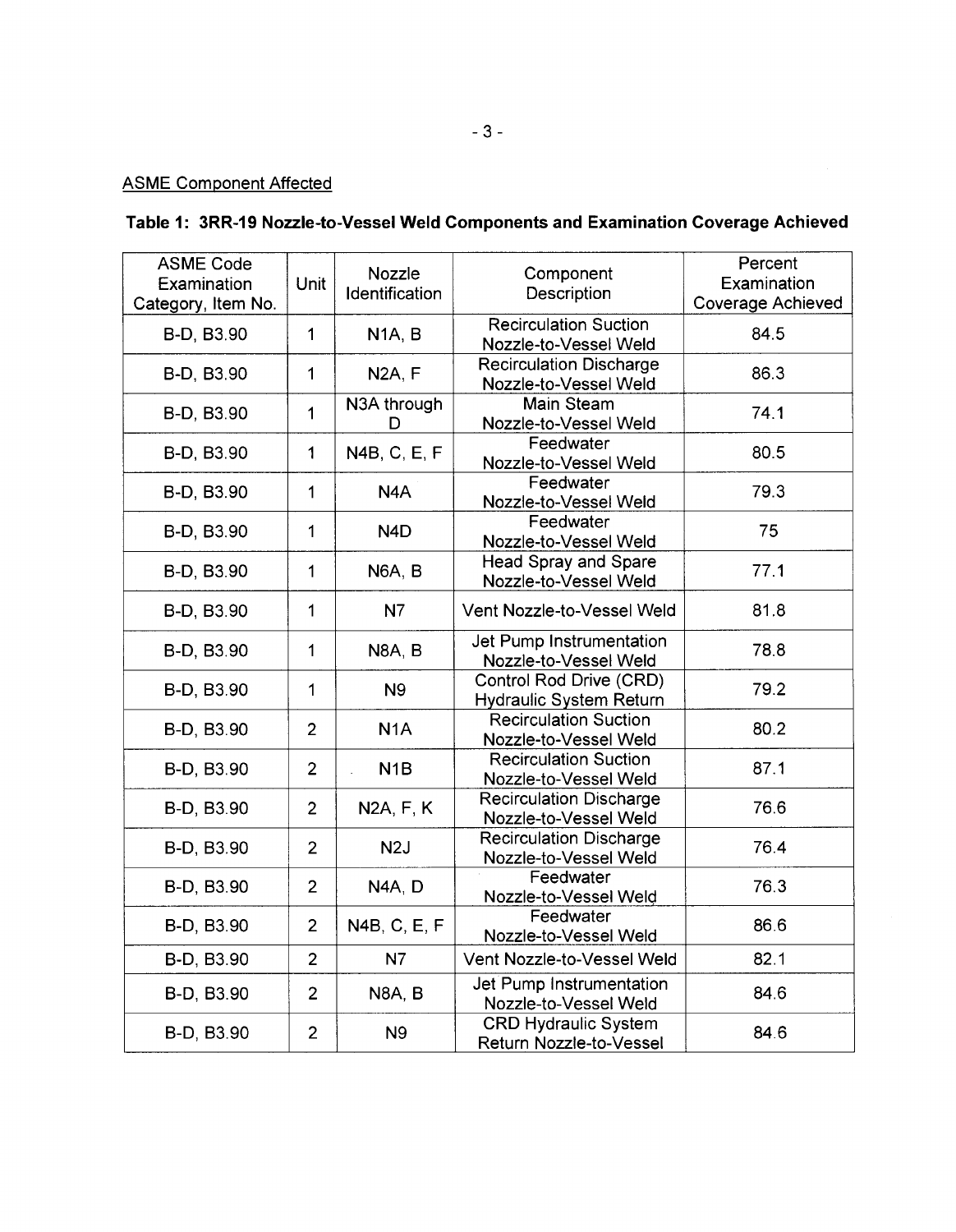### ASME Code Requirements

The examination requirements of ASME Code, Section XI, Examination Category B-D, Item No. 83.90, are applicable for Relief Request Number 3RR-19. The applicable requirements are volumetric examinations of all RPV nozzle-to-vessel welds as defined by Figures IWB-2500-7(a) through IWB-2500-7(d) of the ASME Code, Section XI. When 100% of the required volume cannot be examined due to interferences, obstructions, or geometrical configuration, ASME Code Case N-460, "Alternative Examination Coverage for Class 1 and Class 2 Welds," allows reduction of the examination volume to 90% of the required volume. ASME Code Case N-460 has been approved for use by the NRC in RG 1.147, Revision 17.

#### Impracticality of Compliance

The licensee stated that complete examination of the SSES Examination Category B-D nozzleto-vessel welds is not practical due to the nozzle forging configuration. The licensee indicated that the radius of curvature of the nozzle forging (the nozzle side of the weld) causes the ultrasonic search unit to lift and lose contact, thereby limiting complete volumetric examination required by ASME Code, Section XI. The licensee stated that examination limitation affects both the transverse and parallel scans of those components listed in Table 3RR-19.1 and Table 3RR-19.2 of Attachment 2 of the licensee's August 6, 2015, submittal.

The licensee stated that the burden caused by compliance includes major modification of plant components to remove obstructions, redesigning of plant systems, and/or replacement of components where geometry is inherent to component design. Obstruction or interference removal as well as plant modification requires significant work that increases radiological dose received by personnel involved.

## Licensee's Basis for Relief Request (as stated)

Due to the limitations created by the configuration of the vessel nozzles, there are no means of [ASME Code] Appendix VIII qualified demonstrated ultrasonic inspection that may result in additional coverage.

Examinations of two Feedwater nozzle-to-vessel welds - N4A and N4D - are further limited due to plant design obstructions. A spacing of approximately 4.5 inches between the N4 and the N11 nozzles restricts examination of an arc of approximately 45 degrees (12.5%) of the affected nozzle-to-vessel welds.

Automatic examination of the Reactor Recirculation discharge nozzle-to-vessel weld N2J is limited due to plant design obstructions on Unit 2. The proximity of the N2J and NBD nozzles restricts examination of an arc of approximately 45 degrees (12.5%) of the affected nozzle-to-vessel welds.

#### Licensee's Requested Relief

The licensee stated that the examinations were performed to the maximum extent practicable in accordance with Appendix VIII of the ASME Code, Section XI. The proposed relief requested is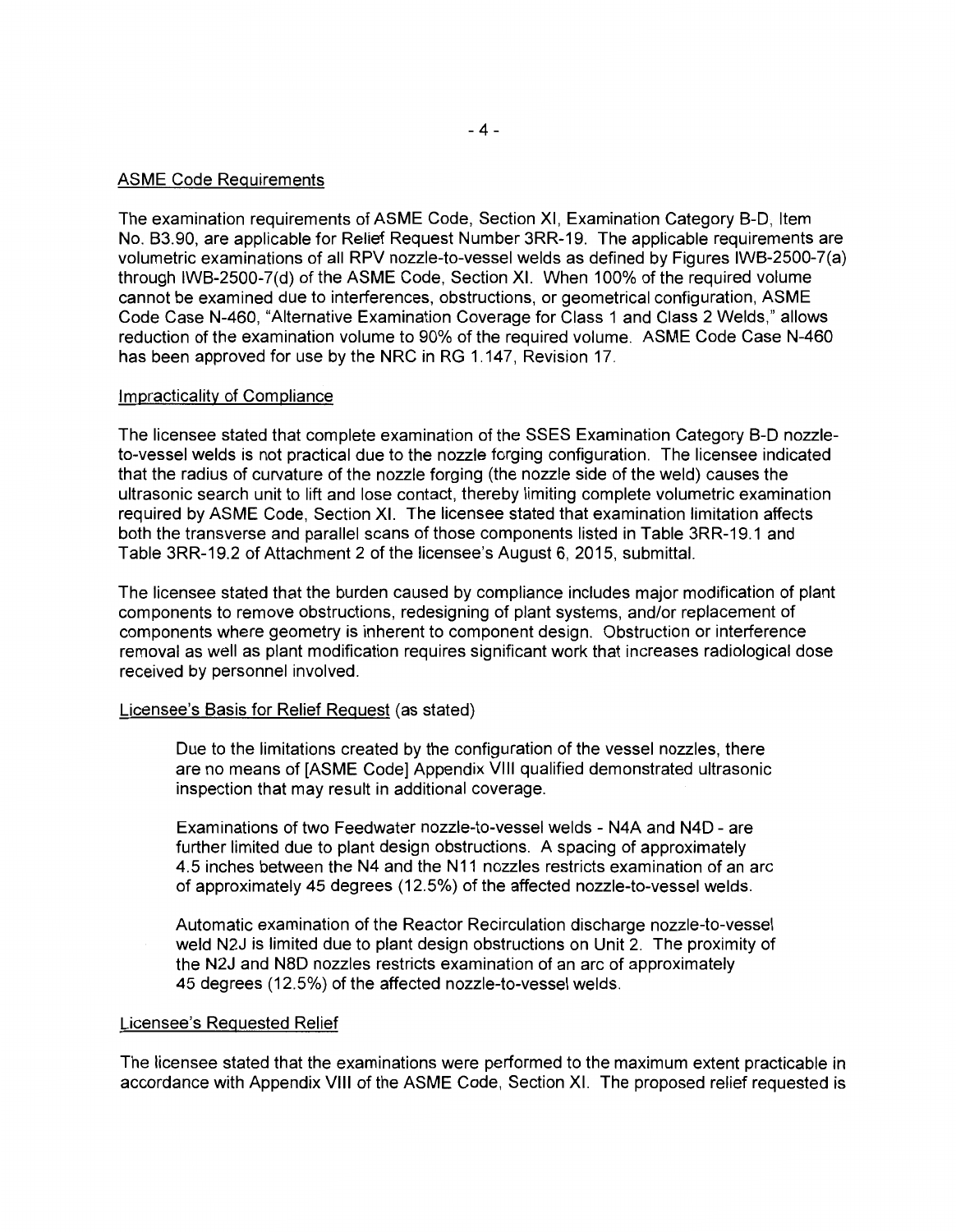the maximum coverage achievable shown in Tables 3RR-19.1and3RR-19.2 of the licensee's August 6, 2015, submittal.

The licensee stated that the RPV pressure retaining welds are subject to VT-2 visual examination during system pressure testing in accordance with the requirements of Examination Category B-P. Online leakage monitoring for the subject welds is provided by the drywell floor drain sump monitoring system. The licensee stated that this system has technical specification (TS)-required monitoring (TS 3.4.4.1) every 12 hours. If leakage were to be detected beyond the limits identified in TS 3.4.4, the unit would be shut down, and any leakage would be identified and repaired.

#### NRC Staff Evaluation

The NRC staff has evaluated Relief Request Number 3RR-19 pursuant to 10 CFR 50.55a(g)(6)(i). The NRC staff focused on whether a technical justification exists to support the determination that the ASME Code requirement is impractical, imposing the requirements could result a burden upon the facility, and the structural integrity or leak tightness of component is reasonably assured.

#### Impracticality of Compliance

As described and demonstrated in the licensee's August 6, 2015, submittal, Tables 3RR-19.1 and 3RR-19.2, and the sketches in Attachment 2 to Relief Request Number 3RR-19, the examination coverage of the ASME Code, Section XI, Category Examination Category B-D, Item No. 83.90, welds identified in Table 1 of this safety evaluation was limited due to scanning limitations caused by the radius of curvature of the nozzle forging. In each case, the radius of curvature of the nozzle forging (the nozzle side of the weld) causes the ultrasonic examination search unit to lift and lose contact, thereby limiting complete volumetric examination of the ASME Code-required volume. The nozzle-to-vessel welds of feedwater nozzles N4A and N4D are further limited by interferences with the N11 nozzles. The nozzle-to-vessel weld of reactor recirculation discharge nozzle N2J of SSES, Unit 2, is further limited due to interference with the N8B nozzle. The NRC staff confirms that the design configurations of these welds would limit the coverage of the examination volume. Therefore, the NRC staff finds that a technical justification exists to support the determination that achieving essentially 100% coverage is impractical.

## Burden of Compliance

Otaining the ASME Code-required examination volumes would require significant modification of the RPVs, which imposes a burden.

## Examination Coverage Achieved

The licensee presented the achieved examination volumes, per NRC staff request, as shown in Table 1 for the subject welds. The examinations were performed with ultrasonic examination techniques that have been qualified in accordance with Supplements 4 and 6 of the ASME Code, Section XI, Appendix VIII, as implemented by the industry's Performance Demonstration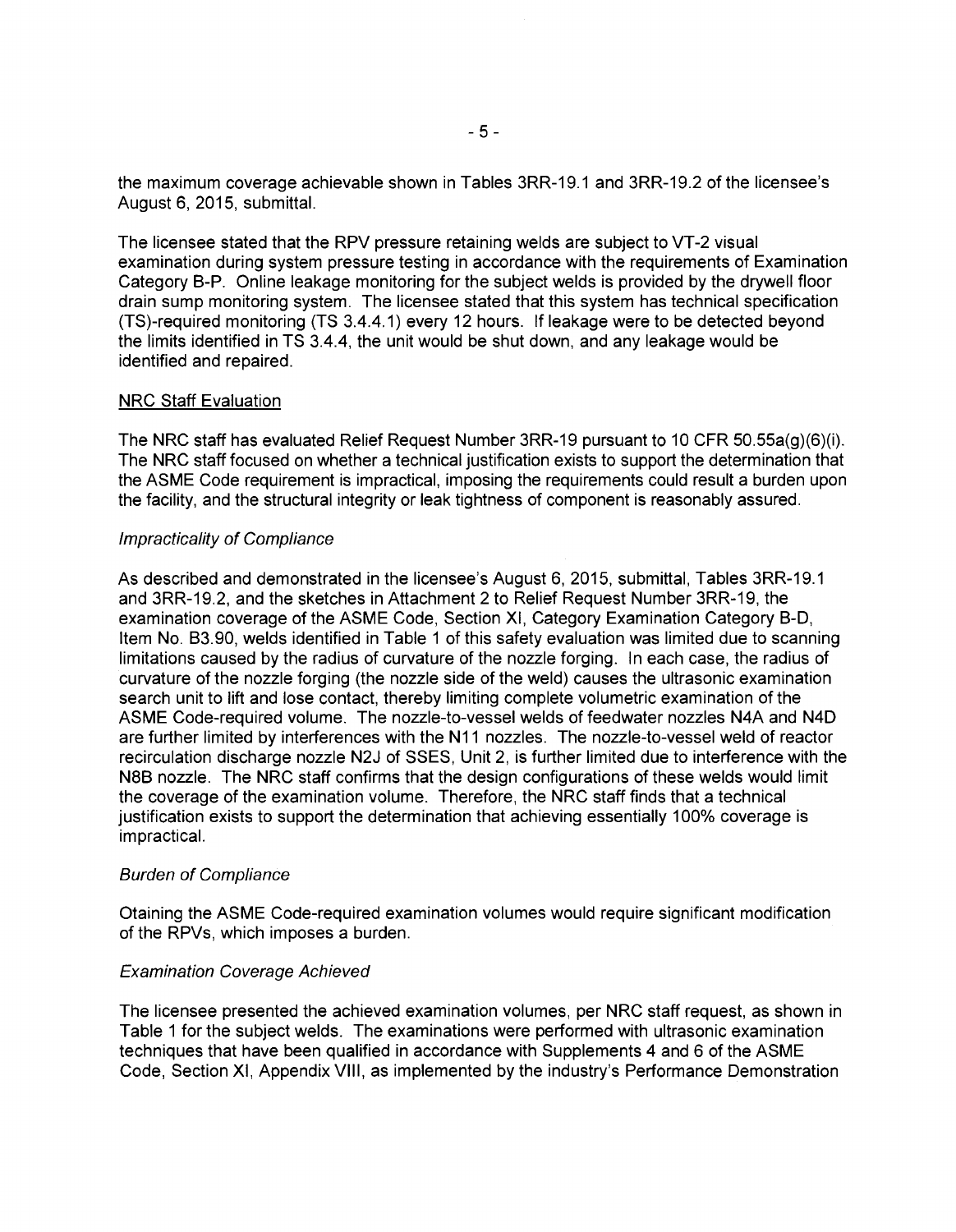Initiative (POI) program. The welds were examined to the maximum extent practical, primarily from the vessel side of the welds, scanning both parallel and perpendicular to the welds. The NRC staff confirmed the percentage coverages achieved and verified the scanning limitations by inspecting the diagrams provided by the licensee. The examination volumes included the weld and base materials near the inside surface of the weld joint, which are regions of high stress and where one would expect degradation to be manifested should it occur. The licensee stated that other means to achieve examination coverage of the ASME Code-required volume, such as smaller search units and full-vee path examinations, were considered but determined to be ineffective in improving the coverage.

In evaluating the licensee's request for relief, the NRC staff assessed whether it appeared that the licensee obtained as much coverage as reasonably possible and the manner in which the licensee reported the coverage achieved. Ultrasonic scans were primarily limited to the vessel side. Inspections conducted through carbon steel are equally effective, whether the ultrasonic waves have only to propagate through the base metal or have to also propagate through the carbon steel weldment<sup>1</sup>. Therefore, it is expected that the ultrasonic examination techniques employed by the licensee on the RPV nozzle-to-vessel welds would detect structurally significant flaws that might occur on either side of the subject welds due to the fine-grained carbon steel microstructures present in these materials.

For the welds identified in Table 1, the licensee provided a schematic diagram depicting the isonification angles, ultrasonic weld modes, and volumetric coverage. These datasheets identify details of the ultrasonic testing (UT) scanning apparatus including transducer size, frequency, wave modality, and isonification angles. The licensee indicated that there is no other relevant internal or external operating experience regarding potential degradation mechanisms applicable to the subject welds. Based on the examination coverage achieved for the subject welds and NRC staff knowledge of RPV welds similar to the subject welds, if significant serviceinduced degradation were occurring, the staff concluded that there is reasonable assurance that evidence of degradation would be detected by the examinations.

## **Inspections**

The NRC staff also found that in addition to the required volumetric examination, visual examination during system pressure testing in accordance with Examination Category 8-P of Table IWB-2500-1, "Examination Categories,'' of Section XI of the ASME Code, are required to be performed. Despite reduced coverage of the required examination volume, the NRC staff finds that the licensee's supplemental and other inspections will provide additional assurance that any pattern of degradation, if it were to occur, would be detected.

The NRC staff also notes that if in an unlikely event these welds that are all located inside the primary containment developed a through wall flaw and a leak, the existing plant leakage monitoring system (e.g., drywell floor drain sump) will be able to identify the leakage during normal operation, and the licensee will be required to take appropriate corrective actions in

<sup>&</sup>lt;sup>1</sup> P.G. Heasler, and S. R. Doctor, 1996. *Piping Inspection Round Robin*, NUREG/CR-5068, PNNL-10475,

U.S. Nuclear Regulatory Commission, Washington, DC.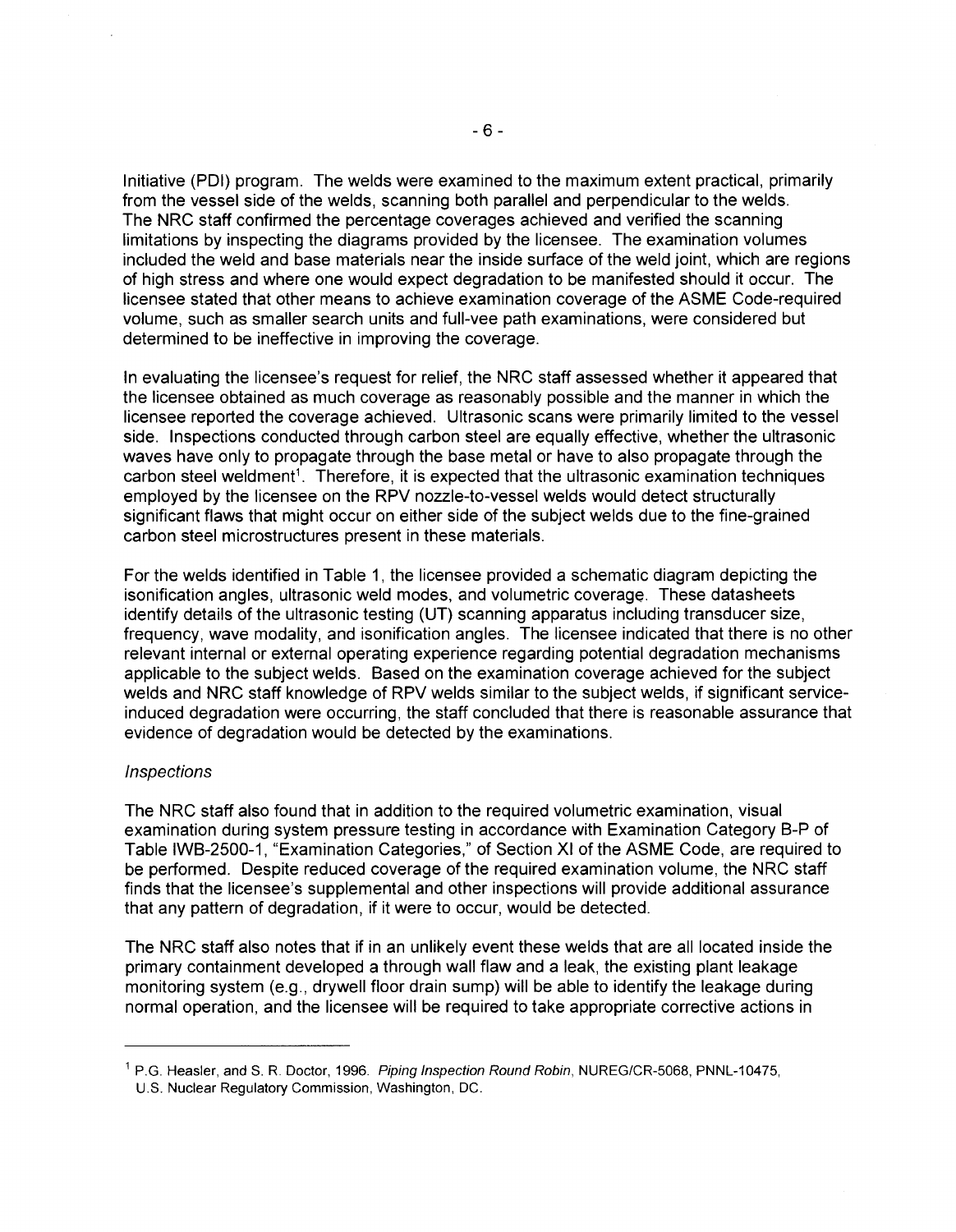accordance with the plant TSs.

Therefore, the NRC staff determined that obtaining the ASME Code-required examination volume is impractical because it would impose a burden upon the licensee. The staff also determined that the volumetric examinations performed to the maximum extent possible and VT-2 visual examination provide reasonable assurance of the structural integrity and leak tightness of the subject welds identified in Relief Request Number 3RR-19, Revision 1. In addition, the online leakage monitoring by the drywell floor drain sump monitoring system provide reasonable assurance of detection should a leak occur in the subject system.

## 3.2 Relief Request Number 3RR-20, Revision 1, ASME Code, Section XI, Examination Category B-A, Item Nos. B1 .12 and B1 .22, RPV Shell and Head Welds

ASME Code Component Identification

| <b>ASME Code Class:</b><br>Reference: | Table IWB-2500-1                                                                                          |
|---------------------------------------|-----------------------------------------------------------------------------------------------------------|
| <b>Examination Category:</b>          | B-A                                                                                                       |
| Item Numbers:                         | B1.12, B1.22                                                                                              |
| Description:                          | Alternative Requirements to the Examination of Pressure Retaining<br>Welds in the Reactor Pressure Vessel |
| <b>Component Number:</b>              | Ref. Tables 3RR-20.1 and 3RR-20.2 [of the August 6, 2015, submittal]                                      |

ASME Code Components Affected

|  |  |  |  |  | Table 2: 3RR-20 RPV Shell and Head Welds and Examination Coverage Achieved |
|--|--|--|--|--|----------------------------------------------------------------------------|
|--|--|--|--|--|----------------------------------------------------------------------------|

| <b>ASME Code</b><br>Examination<br>Category, Item No. | Unit           | Component<br>Identification | Component<br>Description                     | Percent<br>Examination<br><b>Coverage Achieved</b> |
|-------------------------------------------------------|----------------|-----------------------------|----------------------------------------------|----------------------------------------------------|
| B-A, B1.12                                            | 1              | BK                          | <b>Vessel Longitudinal</b><br>Weld           | 76.7                                               |
| B-A, B1.12                                            | 1              | <b>BM</b>                   | <b>Vessel Longitudinal</b><br>Weld           | 76.3                                               |
| B-A, B1.22                                            | 1              | DA-DF                       | <b>Bottom Head</b><br><b>Meridional Weld</b> | 85.3                                               |
| B-A, B1.22                                            | 1              | DG-DH                       | <b>Bottom Head</b><br><b>Meridional Weld</b> | 7.7                                                |
| B-A, B1.12                                            | $\overline{2}$ | <b>BK</b>                   | <b>Vessel Longitudinal</b><br>Weld           | 72.1                                               |
| B-A, B1.12                                            | $\overline{2}$ | <b>BM</b>                   | Vessel Longitudinal<br>Weld                  | 70.6                                               |
| B-A, B1.22                                            | $\overline{2}$ | DA-DF                       | Bottom Head<br><b>Meridional Weld</b>        | 85.2                                               |
| B-A, B1.22                                            | $\overline{2}$ | DG-DH                       | <b>Bottom Head</b><br><b>Meridional Weld</b> | 23.7                                               |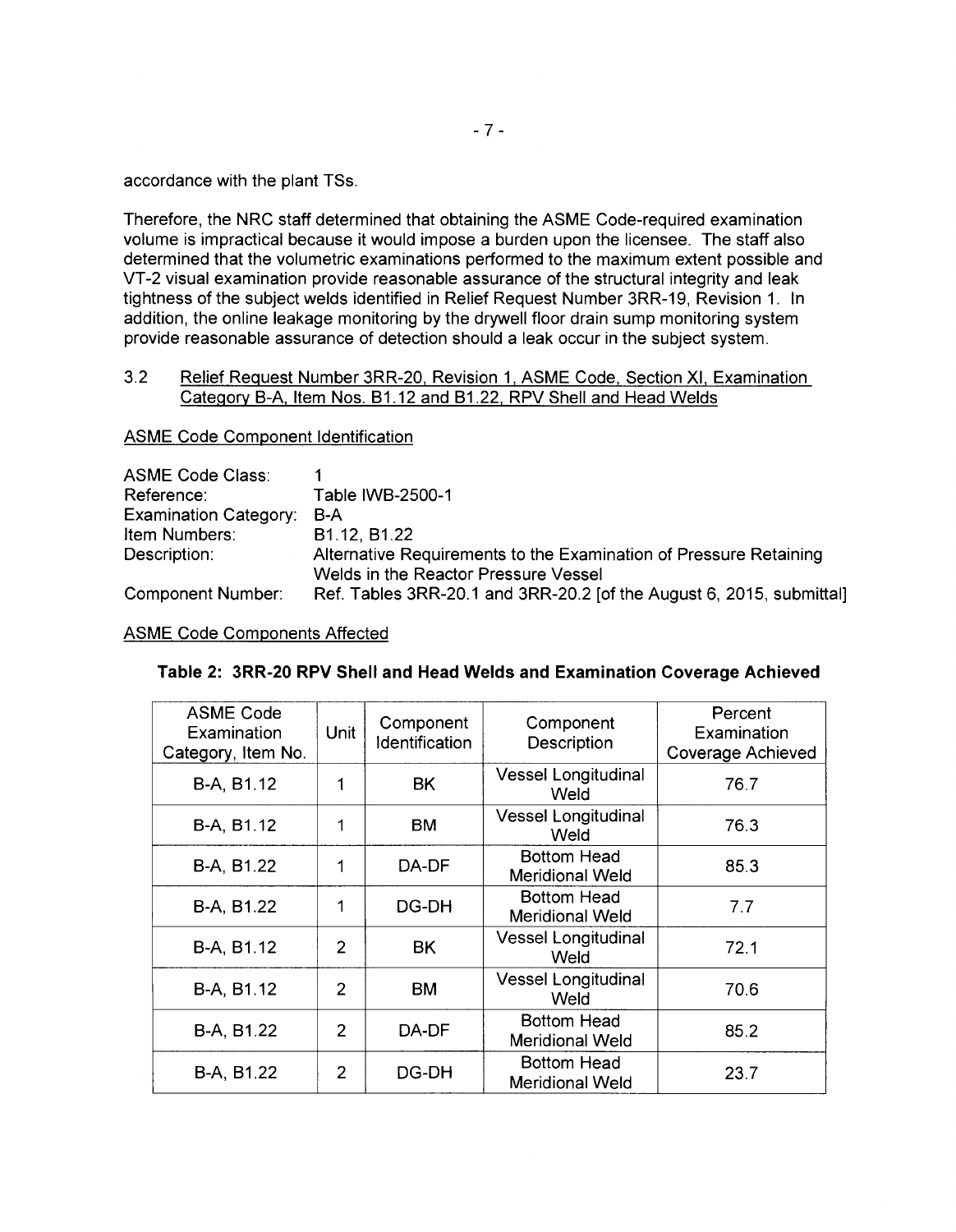#### ASME Code Requirements

The examination requirements of ASME Code, Section XI, Examination Category B-A, Item Nos. B1.12 and B1.22, are applicable for Relief Request Number 3RR-20. The requirements are volumetric examinations of the weld length for Item 81 .12 and of the accessible weld length for item B1.22. When 100% of the required volume cannot be examined due to interferences, obstructions, or geometrical configuration, ASME Code Case N-460 allows reduction of the examination volume to 90% of the required volume. ASME Code Case N-460 has been approved for use by the NRC in RG 1.147, Revision 17.

#### Impracticality of Compliance

The licensee stated that the burden caused by compliance includes major modification of plant components to remove obstructions, redesign plant systems, and/or replace components where geometry is inherent to component design. Obstruction or interference removal as well as plant modification requires significant work that increases radiological dose received by personnel involved.

#### Licensee's Basis for Relief Request (as stated)

Examinations of the affected welds were performed to the maximum extent practical.

For item Number B1.12, longitudinal welds, the total examination coverage obtained is the maximum practical due to interference with permanent RPV mirror insulation support steel.

For Item Number 81 .22, meridional welds, the total examination coverage obtained is the maximum practical due to interference with the vessel support skirt and Control Rod Drive (CRD) obstructions.

Modification or temporary removal of the RPV mirror insulation support steel, vessel support skirt, and CRD obstructions is a significant burden to achieve any additional examination coverage.

#### Licensee's Requested Relief

The licensee stated that the examinations were performed to the maximum extent practicable in accordance with Appendix VIII of the ASME Code, Section XI. The proposed relief requested is the maximum coverage achievable shown in Tables 3RR-20.1 and 3RR-20.2 of the licensee's August 6, 2015, submittal.

The licensee stated that the RPV pressure retaining welds are subject to VT-2 visual examination during system pressure testing in accordance with the requirements of Examination Category B-P. Online leakage monitoring for the subject welds is provided by the drywell floor drain sump monitoring system. The licensee stated that this system has TS-required monitoring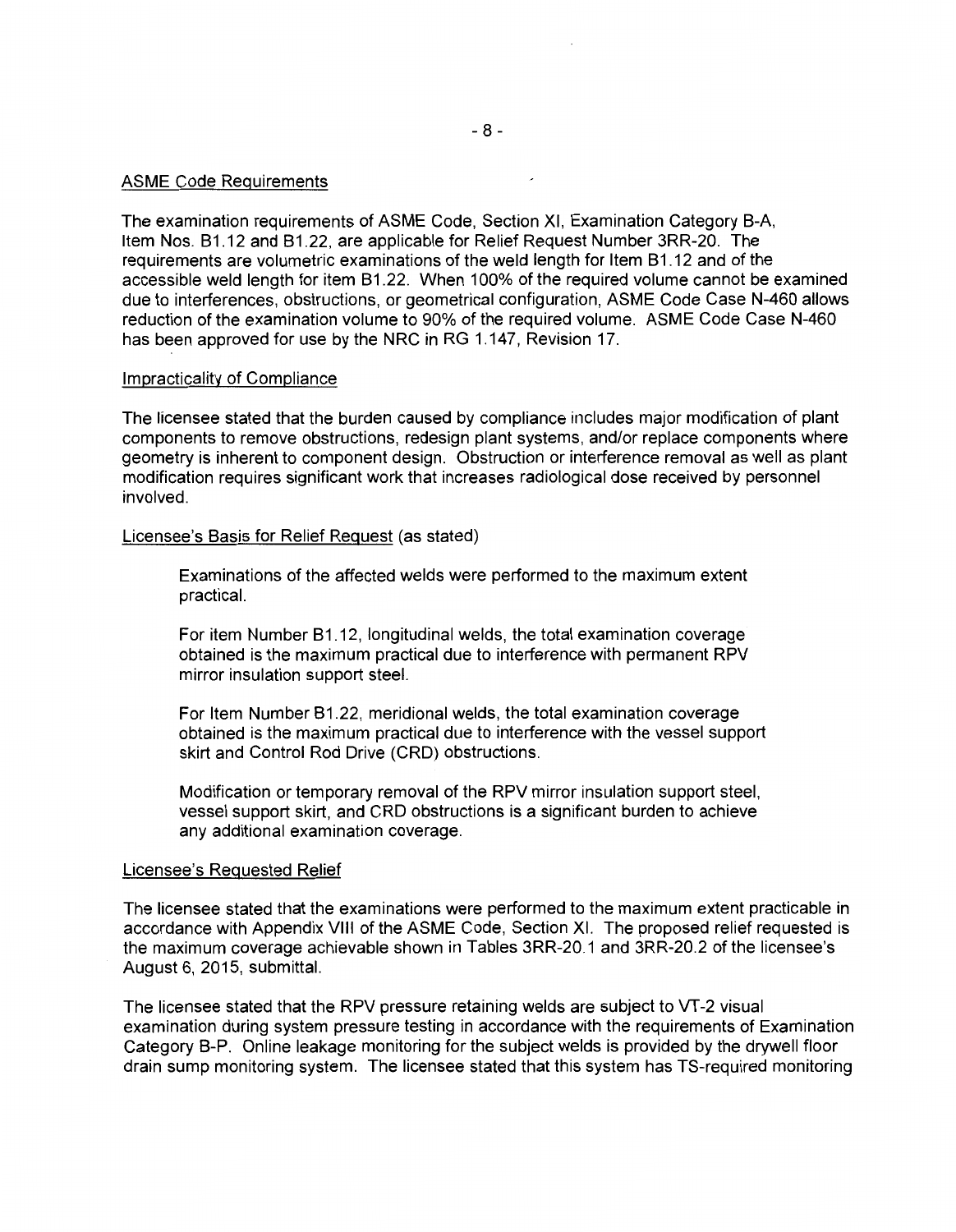(TS 3.4.4.1) every 12 hours. If leakage were to be detected beyond the limits identified in TS 3.4.4, the unit would be shut down, and any leakage would be identified and repaired.

#### NRC Staff Evaluation

The NRC staff has evaluated Relief Request Number 3RR-20 pursuant to 10 CFR 50.55a(g)(6)(i). The NRC staff focuses on whether a technical justification exists to support the determination that the ASME Code requirement is impractical, imposing the requirements could result a burden upon the facility, and the structural integrity or leak tightness of component is reasonably assured.

#### Impracticality of Compliance

As described and demonstrated in the licensee's August 6, 2015, submittal, Tables 3RR-20.1 and 3RR-20.2, and the sketches in Attachment 3 to Relief Request Number 3RR-20, the examination coverage of the ASME Code, Section XI, Category Examination Category B-A, Item Nos. B1.12 and B1.122, welds identified in Table 2 of this safety evaluation was limited due to scanning limitations caused by interference with permanent RPV mirror insulation support steel for Item No. B1.12 welds and interference with the vessel support skirt and control rod drive obstructions for Item No. B1 .22 welds. The NRC staff confirms that the design configurations of these components would limit the coverage of the examination volume. Therefore, the NRC staff finds that a technical justification exists to support the determination that achieving essentially 100% coverage is impractical.

#### Burden of Compliance

Obtaining the ASME Code-required examination volumes would require significant modification of the RPVs, which imposes a burden on the licensee.

#### Examination Coverage Achieved

The licensee presented the achieved examination volumes, per NRC staff request, as shown in Table 2 for the subject welds. The examinations were performed with ultrasonic examination techniques that have been qualified in accordance with Supplements 4 and 6 of the ASME Code, Section XI, Appendix VIII, as implemented by the industry's POI program. The welds were examined to the maximum extent practical, from both sides of the welds, scanning both parallel and perpendicular to the welds. The NRC staff confirmed the percentage coverages achieved and verified the scanning limitations by inspecting the diagrams provided by the licensee. The examination volumes included the weld and base materials near the inside surface of the weld joint, which are regions of high stress, and where one would expect degradation to be manifested should it occur.

By letter dated November 13, 2015 (ADAMS Accession No. ML 15316A563), the NRC staff issued a request for additional information, requesting the licensee to explain why the achieved examination coverage decreased from 23.7% to 7.7% for weld DG-DH of SSES, Unit 1, during the third 10-year ISi interval. By letter dated December 10, 2015 (ADAMS Accession No. ML 15345A005), the licensee responded that it has not determined the cause of the discrepancy of achieved coverage of weld DG-DH between SSES, Unit 1 and Unit 2 (i.e., the drop in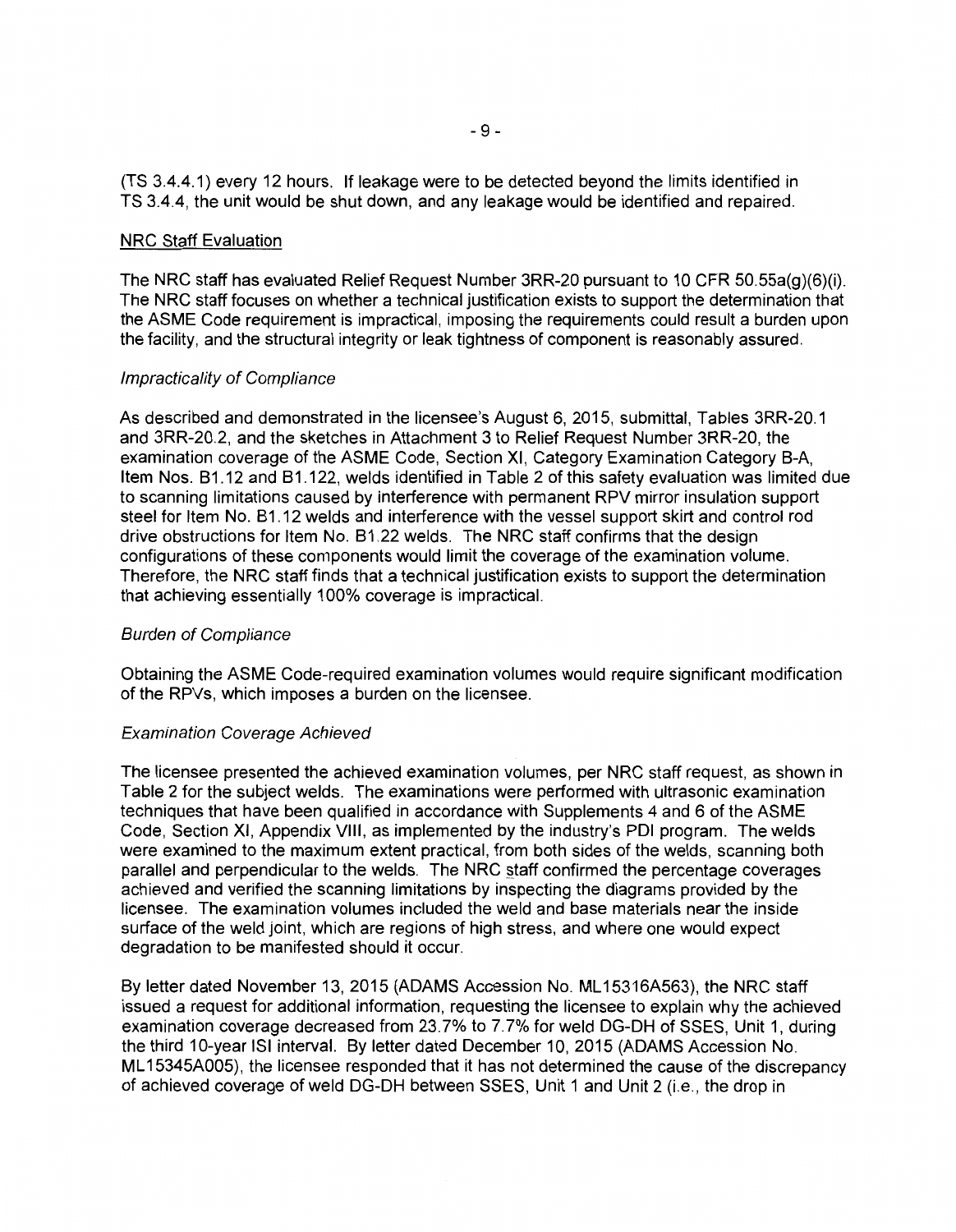Unit 1, during the third 10-year ISi interval. By letter dated December 10, 2015 (ADAMS Accession No. ML 15345A005), the licensee responded that it has not determined the cause of the discrepancy of achieved coverage of weld DG-DH between SSES, Unit 1 and Unit 2 (i.e., the drop in achieved examination coverage of 23.7 percent to 7.7 percent), and that the discrepancy is entered into the licensee's corrective action program, which will provide the licensee an opportunity to perform an additional examination during the refueling outage in spring 2016. The staff finds this response acceptable and imposes, as a condition of approval of Relief Request Number 3RR-20, Revision 1, that the licensee perform the additional examination of weld DG-DH of SSES, Unit 1, during the refueling outage in spring 2016, as described in the response to the staff's request for additional information. The staff determined that the drop in 23.7 percent and 7.7 percent achieved examination coverage does not pose a degradation concern because any degradation in the additional unexamined region would be manifested in the examined regions of other welds in the RPV bottom head of SSES, Unit 1.

For the welds identified in Table 2, the licensee provided a schematic diagram depicting the isonification angles, ultrasonic weld modes, and volumetric coverage. These datasheets identify details of the UT scanning apparatus, including transducer size, frequency, wave modality, and isonification angles. The licensee indicated that there is no other relevant internal or external operating experience regarding potential degradation mechanisms applicable to the subject welds. Based on the examination coverage achieved for the subject welds and NRC staff knowledge of RPV welds similar to the subject welds, if significant service-induced degradation were occurring, the staff concluded that there is reasonable assurance that evidence of degradation would be detected by the examinations.

#### **Inspections**

The NRC staff also found that, in addition to the required volumetric examination, VT-2 visual examination during system pressure testing in accordance with Examination Category B-P of Table IWB-2500-1 of Section XI of the ASME Code is required to be performed. Despite reduced coverage of the required examination volume, the NRC staff finds that the licensee's supplemental and other inspections will provide additional assurance that any pattern of degradation, if it were to occur, would be detected.

The NRC staff also notes that if in an unlikely event the existing plant leakage monitoring system (e.g., drywell floor drain sump) will be able to identify the leakage during normal operation, the licensee will be required to take appropriate corrective actions in accordance with the plant TSs.

Therefore, the staff determined that obtaining the ASME Code-required examination volume is impractical because it would impose a burden upon the licensee. The staff also determined that the volumetric examinations performed to the maximum extent possible, and VT-2 visual examination, provide reasonable assurance of the structural integrity and leak tightness of the subject welds identified in Relief Request Number 3RR-20, Revision 1. In addition, the online leakage monitoring by the drywell floor drain sump monitoring system provides reasonable assurance of detection, should a leak occur in the subject system.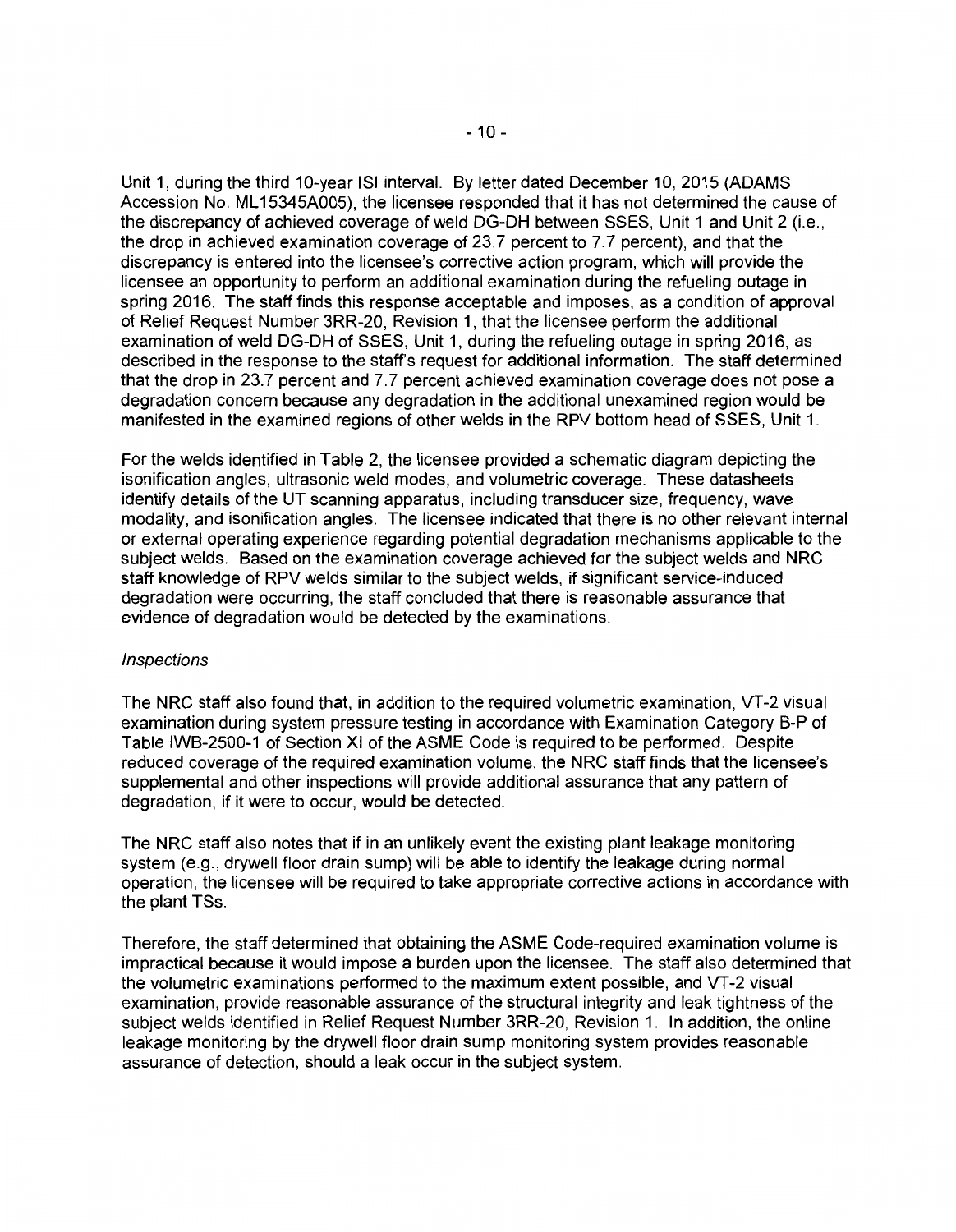## Background

By letter dated July 28, 2005 (ADAMS Accession No. ML051990330), the NRG-approved implementation of the risk-informed inservice inspection (RI-ISi) program for the Class 1 piping welds (Examination Categories B-F and B-J) and the Class 2 piping welds (Examination Categories C-F-1 and C-F-2) in the third 10-year ISi interval of SSES. The licensee developed the RI-ISi program in accordance with the NRG-approved methodology of the Electric Power Research Institute (EPRI) Topical Report (TR)-112657, Revision B-A, "Revised Risk-Informed lnservice Inspection Evaluation Procedure" (ADAMS Accession No. ML013470102).

ASME Code Component Identification

ASME Code Class: Reference: Examination Category: NIA Item Number: Description: 1 3RR-01 Rl.11, Rl.20 Alternative Requirements to the Examination of Component Number: Ref. Tables 3RR-21.I and 3RR-21.2 [of the August 6, 2015, submittal]

## ASME Component Affected

## **Table 3: 3RR-21 Components Subject to the Risk-Informed Inspection Program and Various Augmented Inspection Programs and Examination Coverage Achieved**

| Component<br>Identification,<br>Item No. | Unit | Exam<br>Requirement                                    | Configuration/ System                          | Percent<br>Examination<br>Coverage Achieved |
|------------------------------------------|------|--------------------------------------------------------|------------------------------------------------|---------------------------------------------|
| DCA1081-I-A,<br>R <sub>1.11</sub>        | 1    | <b>Risk Informed</b><br><b>ISI/IGSCC</b><br>Category B | Pipe to Elbow/Residual<br><b>Heat Removal</b>  | 75                                          |
| DCA1081-FW-3,<br>R <sub>1.11</sub>       | 1    | <b>Risk Informed</b><br><b>ISI/IGSCC</b><br>Category B | Elbow to Valve/Residual<br><b>Heat Removal</b> | 75                                          |
| DCA1101-FW-8,<br>R <sub>1.11</sub>       | 1    | Risk Informed<br><b>ISI/IGSCC</b><br>Category B        | Elbow to Valve/Residual<br><b>Heat Removal</b> | 75                                          |
| DCA1101-FW-9,<br>R <sub>1.11</sub>       | 1    | <b>Risk Informed</b><br><b>ISI/IGSCC</b><br>Category B | Pipe to Valve/Residual Heat<br>Removal         | 56.8                                        |
| DCA1101-FW-10,<br>R <sub>1.11</sub>      | 1    | <b>Risk Informed</b><br><b>ISI/IGSCC</b><br>Category B | Pipe to Valve/Residual Heat<br>Removal         | 75                                          |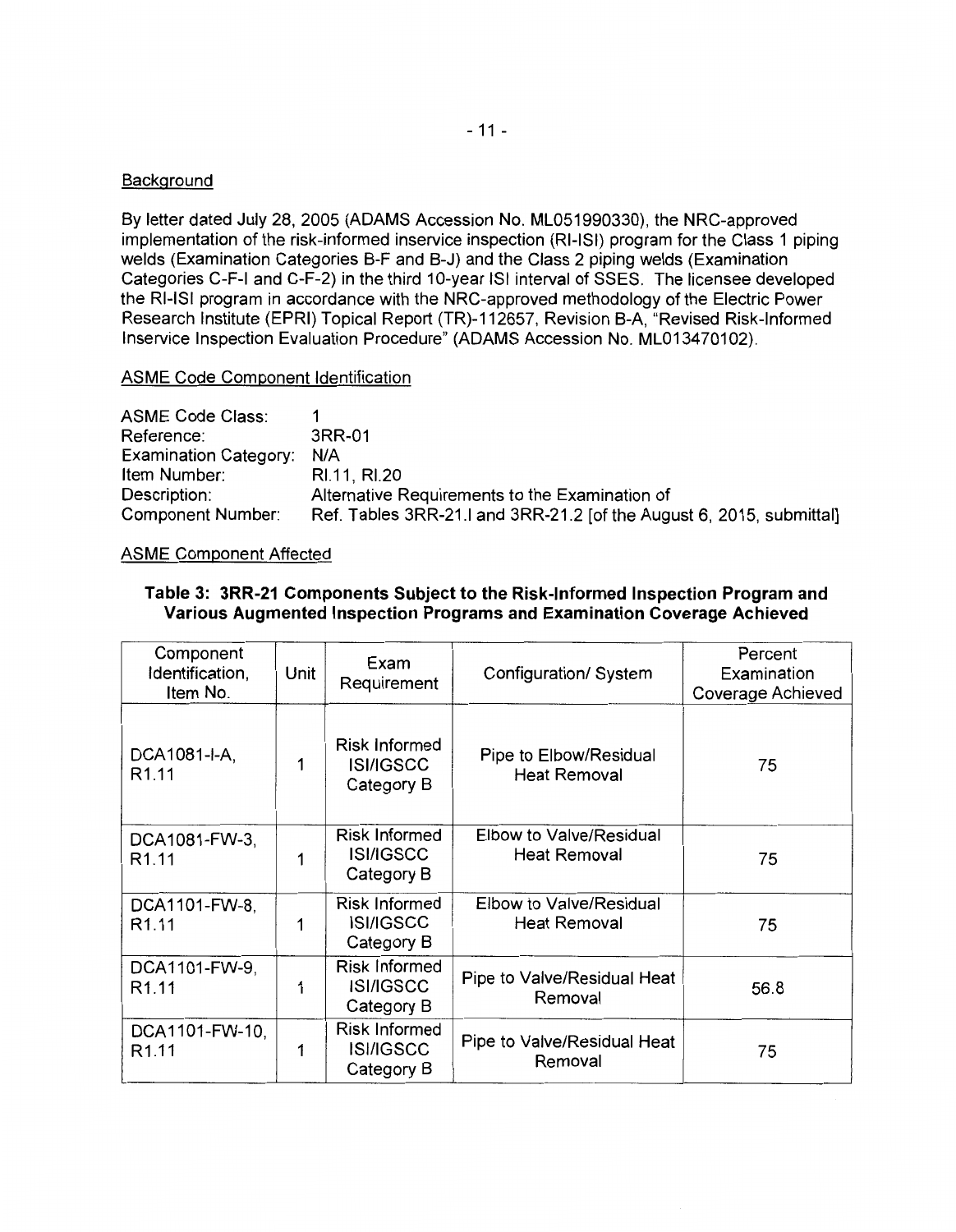| Component<br>Identification,<br>Item No. | Unit           | Exam<br>Requirement                                    | Configuration/ System                          | Percent<br>Examination<br>Coverage Achieved |
|------------------------------------------|----------------|--------------------------------------------------------|------------------------------------------------|---------------------------------------------|
| DCA1102-FW-8,<br>R <sub>1.11</sub>       | $\mathbf{1}$   | <b>Risk Informed</b><br><b>ISI/IGSCC</b><br>Category B | Elbow to Valve/Residual<br><b>Heat Removal</b> | 75                                          |
| DCA1102-FW-9,<br>R <sub>1.11</sub>       | $\mathbf{1}$   | <b>Risk Informed</b><br><b>ISI/IGSCC</b><br>Category B | Valve to Pipe/Residual Heat<br>Removal         | 60.7                                        |
| DCA1102-FW-10,<br>R <sub>1.11</sub>      | 1              | <b>Risk Informed</b><br><b>ISI/IGSCC</b><br>Category B | Pipe to Valve/Residual Heat<br>Removal         | 59.7                                        |
| VRRB311-FW-<br>A14M, R1.20               | $\mathbf{1}$   | <b>Risk Informed</b><br><b>ISI</b>                     | Pipe to Pipe/Reactor<br>Recirculation          | 75                                          |
| DCA2071-FW-4,<br>R <sub>1.11</sub>       | $\overline{2}$ | <b>Risk Informed</b><br><b>ISI</b>                     | Valve to Elbow/Core Spray                      | 75                                          |
| DCA2071-FW-5,<br>R1.11                   | $\overline{2}$ | <b>Risk Informed</b><br><b>ISI</b>                     | Reducer to Safe End/Core<br>Spray              | 100                                         |
| DCA2081-1-A,<br>R <sub>1.11</sub>        | $\overline{2}$ | <b>Risk Informed</b><br><b>ISI/IGSCC</b><br>Category B | Elbow to Pipe/Residual<br><b>Heat Removal</b>  | 100                                         |
| DCA2101-FW-8,<br>R <sub>1.11</sub>       | $\overline{2}$ | <b>Risk Informed</b><br><b>ISI/IGSCC</b><br>Category B | Elbow to Valve/Residual<br><b>Heat Removal</b> | 72.5                                        |
| DCA2101-FW-10,<br>R <sub>1.11</sub>      | $\overline{2}$ | <b>Risk Informed</b><br><b>ISI/IGSCC</b><br>Category B | Pipe to Valve/Residual Heat<br>Removal         | 75                                          |
| DCA2102-FW-7,<br>R <sub>1.11</sub>       | $\overline{2}$ | <b>Risk Informed</b><br><b>ISI/IGSCC</b><br>Category B | Elbow to Valve/Residual<br><b>Heat Removal</b> | 73.9                                        |
| DCA2102-FW-8,<br>R <sub>1.11</sub>       | $\overline{2}$ | <b>Risk Informed</b><br><b>ISI/IGSCC</b><br>Category B | Valve to Pipe/Residual Heat<br>Removal         | 70.8                                        |
| DCA2102-FW-9,<br>R <sub>1.20</sub>       | $\overline{2}$ | <b>Risk Informed</b><br><b>ISI/IGSCC</b><br>Category B | Pipe to Valve/Residual Heat<br>Removal         | 75                                          |

ASME Code Requirement

The ASME Code requirements appliecable to this request originate in ASME Code, Section XI, Table IWA 2500-1. These requirements were modified in accordance with EPRI TR-112657, Revision B-A, Table 1. In accordance with ASME Code Case N-578-1, which implements the EPRI methodogy, the subject welds are classified as Item Nos. R1 .11 and R1 .20. The use, and results, of applying this methodology were authorized by the NRC staff in a safety evaluation dated July 28, 2005 (ADAMS Accession No. ML051990330). In both the original ASME Code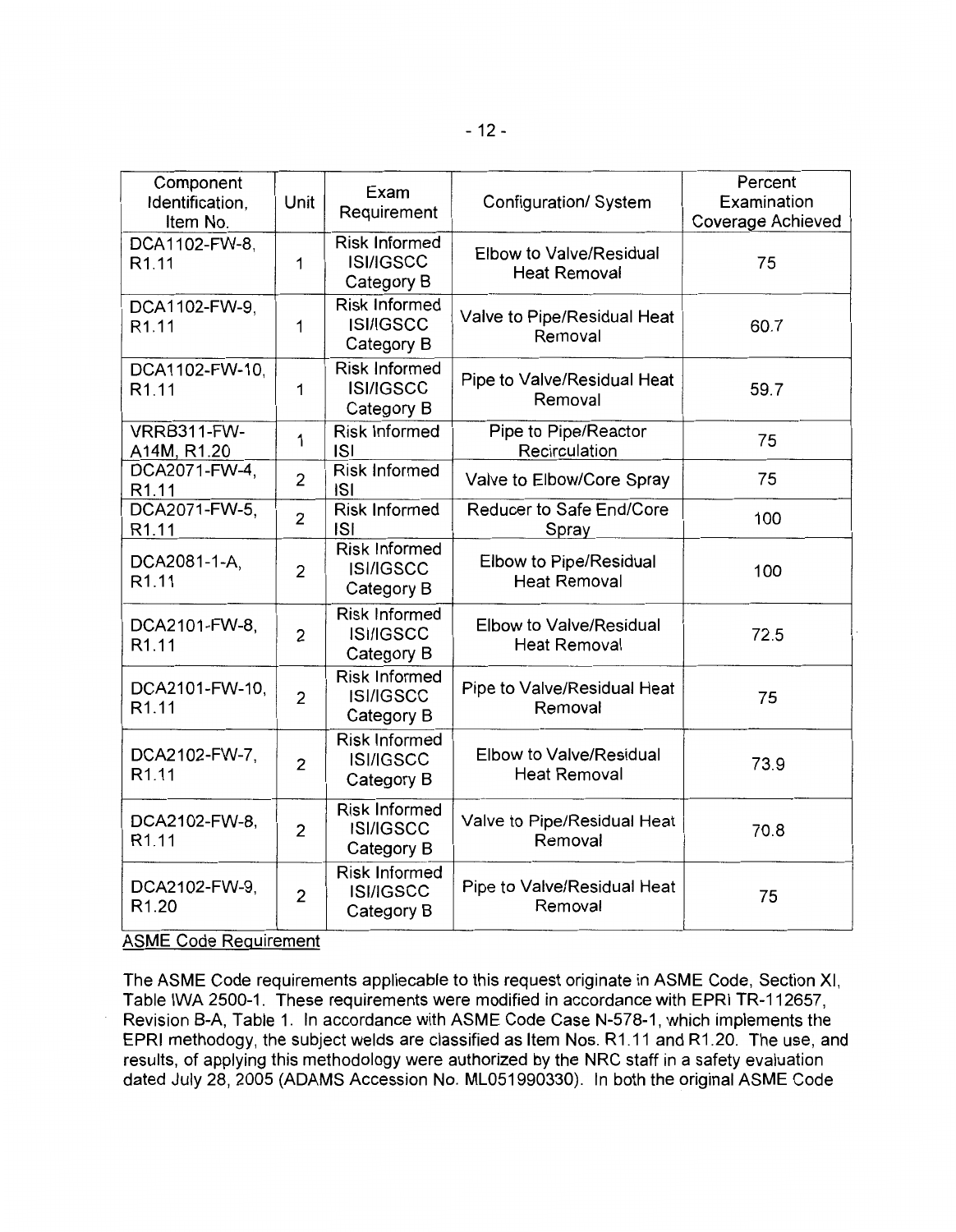requirement and as authorized by the NRC safety evaluation, the subject welds must be volumetrically examined once every 10 year ISi interval and the volumetric examination must achieve essentially 100% coverage. When 100% of the required volume cannot be examined due to interferences, obstructions, or geometrical configuration, ASME code case N-460 establishes that the term "essentially 100% coverage" is satisfied by coverage of not less than 90%. ASME Code Case N-460 has been approved for use by the NRC in RG 1.147, Revision 17.

#### Impracticality of Compliance

The licensee stated that it was not possible to obtain greater than 90% of the ASME Coderequired examination volume due to limitations such as the weld or component configuration and geometry, interference by other component, and metallurgical constraints. In Tables 3RR-21.1 and 3RR-21.2 of Attachment 4 of the licensee's August 6, 2015, submittal, the licensee identified and described these limitations for each weld (i.e., single-sided access to the weld due to the valve or sweep-o-let configuration or interference from hanger, and limited double-sided access to the weld due to interference from a support collar or an eccentric reducer). The coverage credited is limited up to the weld centerline when access can only be available from one side of the weld.

The licensee stated that the burden caused by compliance includes major modification of plant components to remove obstructions, redesign plant systems, and/or replace components where geometry is inherent to component design. Obstruction or interference removal, as well as plant modification, requires significant work that increases radiological dose received by personnel involved.

## Licensee's Bases for Relief Request

The licensee stated that it performed the UT to the maximum extent possible utilizing personnel qualified and procedures demonstrated in accordance with Supplement 2, "Qualification Requirements for Wrought Austenitic Piping Welds," of Appendix VIII to the 1998 Edition through 2000 Addenda of the ASME Code, Section XI. In Tables 3RR-21.1 and 3RR-21.2 of Attachment 4 of the licensee's August 6, 2015, submittal, the licensee provided for each weld the percentage of coverage obtained by the UT. For the welds with single-sided access, the licensee extended the beam path (60 degree refracted longitudinal (L)-waves) into the far side of the weld centerline to examine, to the extent practical, the other side of the weld as a "Best Effort" examination. The licensee also provided the percentage of coverage for the "Best Effort" examinations. However, the licensee did not claim credit for any coverage obtained past the weld centerline ("Best Effort" examination) in a single-sided examination since access for scanning was not available from the other side of the weld. The licensee did not find any unacceptable indications in the subject welds in the examination volumes covered by the UT during the third 10-year ISi intervals.

The licensee determined that use of the radiographic testing (RT) was impractical due to impact of increased radiation dose from RT on personnel working in the surrounding work area. Draining of affected piping for preparation for radiography results in an additional dose rate in the surrounding areas.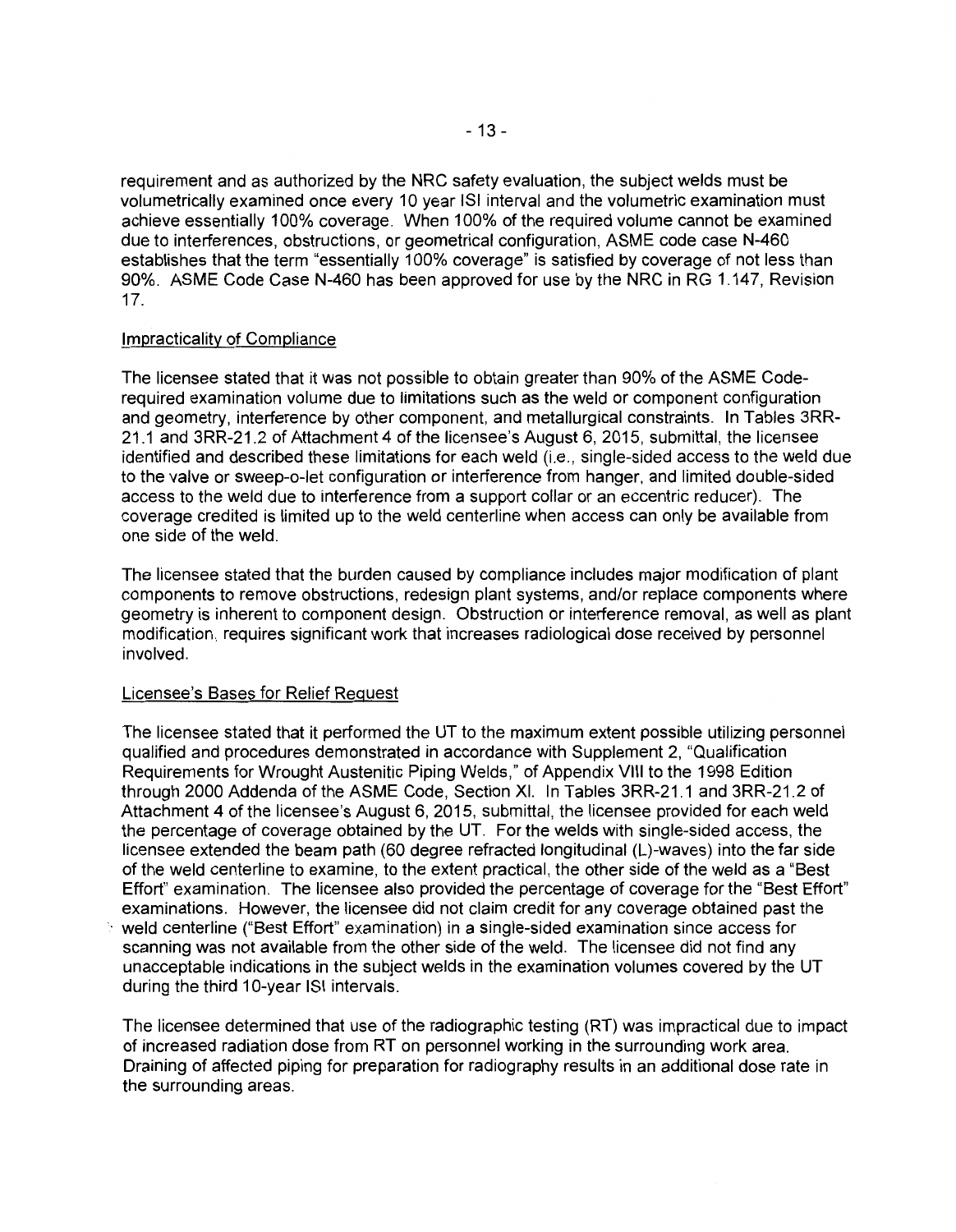The licensee stated that there is no applicable plant-specific operating experience regarding service-induced degradation of the subject welds and associated components because evidence of such degradation would have been detected by the examinations that were performed. There has been no operating experience regarding potential severe loading for the subject welds.

The licensee stated that no relevant indications were identified during both preservice inspection (PSI) and previous 10-year ISi intervals. In Tables 3RR-21.1 and 3RR-21.2 of Attachment 4 of the licensee's August 6, 2015, submittal, the licensee provided a summary of the PSI and previous ISi results.

The licensee stated that it has performed the VT-2 visual examinations during the required system leakage testing in accordance with the requirements of Examination Category B-P in Table IWB-2500-1. Routine walked-downs have also been performed by operators and system engineers for the piping that is external to primary containment to identify any system anomalies that could affect plant performance. The VT-2 visual examinations, online leakage monitoring systems (e.g., drywell floor drain sump) in the plant, and routine walked-downs provide additional assurance that evidence of a through wall flaw would be detected.

## Licensee's Requested Relief

The licensee reported for each weld percentage of the examination coverage achieved by the UT in the examination performed. The licensee proposed to use this alternative coverage to satisfy the ASME Code requirement (essentially 100% coverage of the required examination volume).

## 3.4 NRC Staff Evaluation

The NRC staff has evaluated Relief Request Number 3RR-21 pursuant to 10 CFR 50.55a(g)(6)(i). The NRC staff focuses on whether a technical justification exists to support the determination that the ASME Code requirement is impractical, imposing the requirements could result a burden upon the facility, and the structural integrity or leak tightness of component is reasonably assured.

## Impracticality of Compliance

As described and demonstrated in the licensee's August 6, 2015, submittal, Tables 3RR-21.1 and 3RR-21.2, and the sketches in Attachment 4 to 3RR-21, the predominant limitations that prevented the licensee's UT to achieve essentially 100% coverage of the ASME Code-required volume were the valve or sweep-o-let configuration or a hanger interference that restricted access to only one side of the welds (single-sided access only), and interference from a support collar or an eccentric reducer configuration that created some limitations to fully access both sides of the welds. The licensee performed the UT from both sides if the weld was accessible for scanning from both sides. For the weld with single-sided access only, the licensee performed the UT from one side of the weld. The NRC staff confirms that the design configurations of these welds would limit the effectiveness of alternative (or advanced UT) technologies from increasing the coverage of the examination volume. Therefore, the NRC staff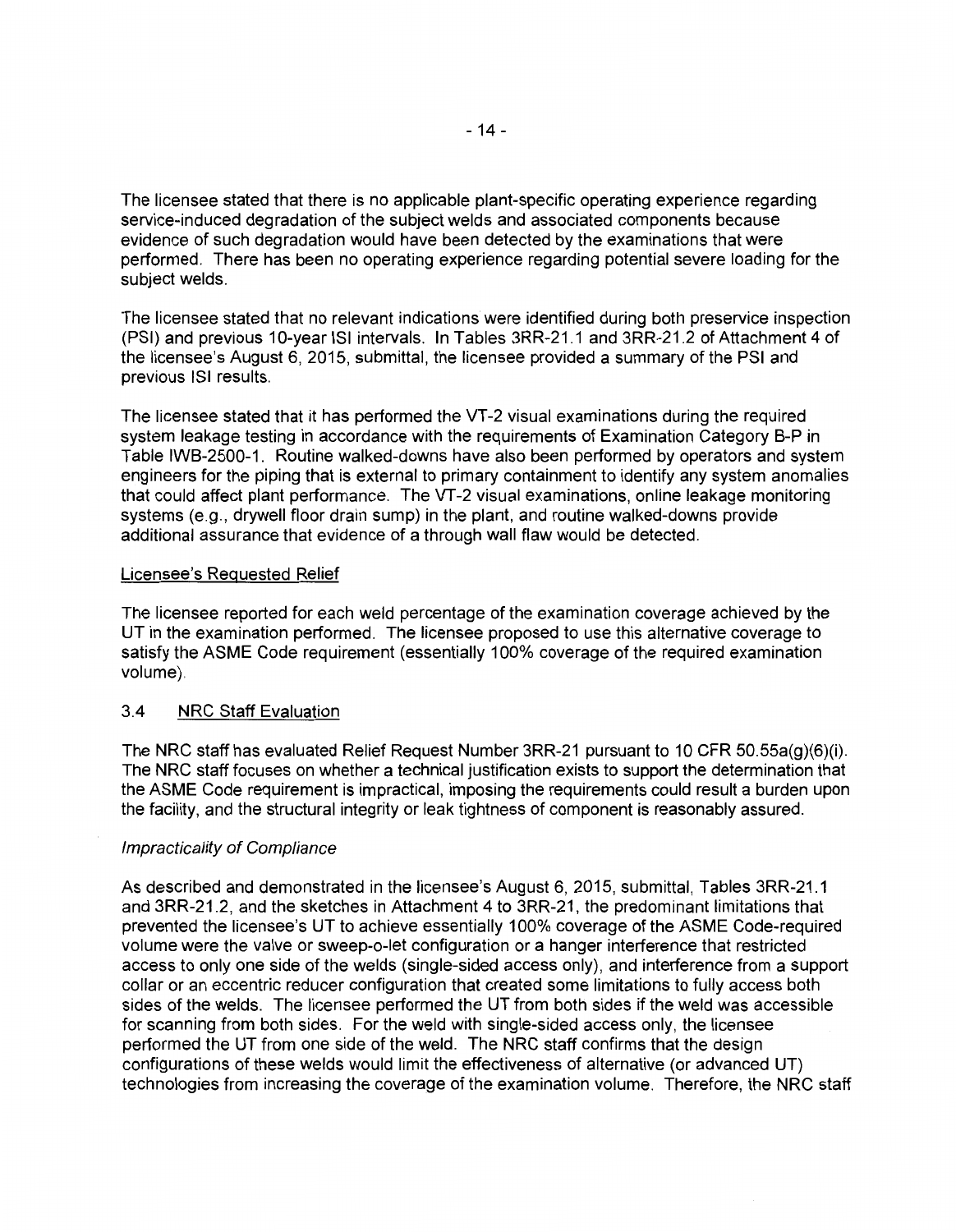finds that a technical justification exists to support the determination that achieving essentially 100% coverage is impractical.

#### Burden of Compliance

The licensee proposed that making the welds accessible for inspection from both sides would require replacement or significant design modification to the pipe and associated components. The NRC staff finds that replacing or reconfiguring the components of these welds is the only reasonable means to achieve dual-sided coverage of these welds and that replacement or reconfiguration of the pipe and associated components constitutes a burden on the licensee.

#### Examination Coverage Achieved

In evaluating the licensee's request for relief, the NRC staff assessed whether it appeared that the licensee obtained as much coverage as reasonably possible and the manner in which the licensee reported the coverage achieved. From review of Tables 3RR-21.1 and 3RR-21.2 and the sketches in Attachment 4 of the licensee's August 6, 2015, submittal, the NRC staff confirms the maximum examination coverage achieved for each weld (i.e., percentage of the required examination volume covered by the UT using applicable ultrasonic modes of propagation and probe angles). The coverage obtained for each weld represents the aggregate coverage of the required UT performed (axial and circumferential directions combined). The licensee performed the UT with the personnel qualified and the procedures developed and demonstrated in accordance with Supplement 2 of Appendix VIII to the ASME Code, Section XI, under the POI program. In the volume examined by the ASME Code-required UT, the licensee did not identify any unacceptable indications in any of the welds. The NRC staff confirms that the physical access, the design configuration, or the material type would limit the effectiveness of alternative (or advanced UT) technologies from increasing the coverage of the examination volume. Therefore, the NRC staff found that the licensee made every effort to obtain as much coverage as reasonably possible with the ASME Code-required UT.

### Safety Significance of Unexamined Volumes - Unachievable Coverage

In addition to the coverage analysis described above, the NRC staff evaluated the safety significance of the unexamined volumes of welds - unachievable coverage. From review of Tables 3RR-21.1 and 3RR-21.2 and the sketches in Attachment 4 of the licensee's August 6, 2015, submittal, the NRC staff verified that the licensee's UT has covered, to the extent possible, the regions (i.e., the weld root and the heat affected zone (HAZ) of the base material near the identified surface of the joint) that are typically susceptible to higher stresses and, therefore, potential degradation. The NRC staff notes that the coverage obtained for axial scans was limited to the volume up to the weld centerline (near-side), because claiming coverage for the volume on the opposite side of the weld centerline (far-side) requires meeting the 10 CFR 50.55a(b)(2)(xv)(A)(2) far-side UT qualifications, which has not been demonstrated in any qualification attempts to date. As an extra effort to interrogate the examination volume on the far-side in a single-sided examination, the licensee conducted a supplemental UT using the refracted longitudinal (L)-waves as a "Best Effort" examination, which is not included in the aggregate coverage. The L-waves have shown to have better penetration capability in the cast and austenitic stainless steel materials. In the volume examined by the supplemental UT, the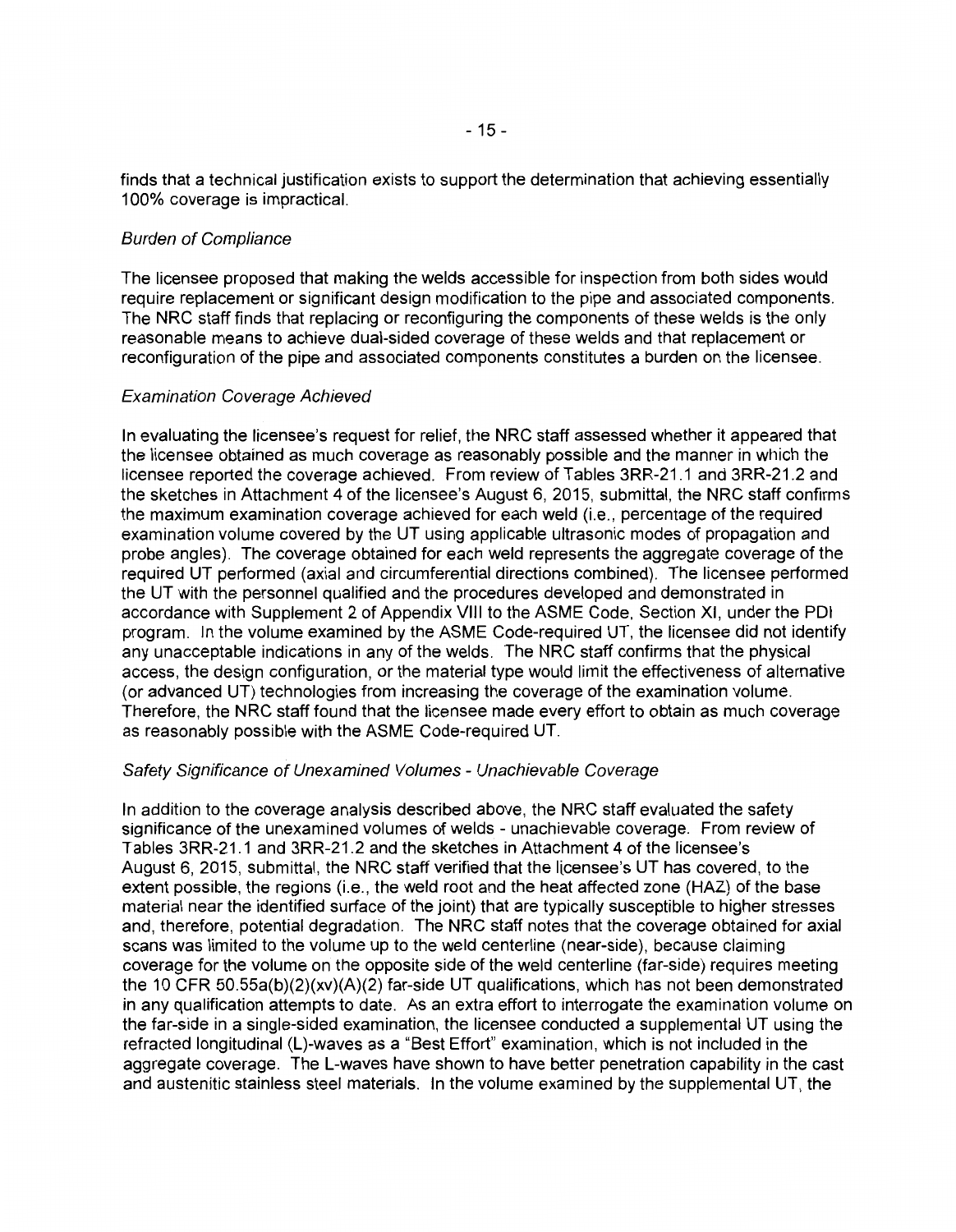licensee did not identify any unacceptable indications in any of the welds. Therefore, the NRC staff determined that based on the coverage achieved by the qualified UT, the supplemental "Best Effort" examinations, and the examination of the weld root and its HAZ to the extent possible, it is reasonable to conclude that if significant service-induced degradation had occurred, evidence of it would have been detected by the examinations that the licensee performed.

In performing this analysis, the NRC staff noted that the piping and welds under consideration are made of stainless steel, their inspections are governed by the SSES RI-ISi program, and they could be subject to degradation by thermal fatigue and intergranular stress-corrosion cracking (IGSCC). However, thermal fatigue cracking is known to be initiated as many small cracks; therefore, the proposed coverage is adequate to detect the presence of cracks. For managing IGSCC, the licensee has continued implementing the augmented program in accordance with Generic Letter (GL) 88-01, "NRC Position on IGSCC in BWR Austenitic Stainless Steel Piping," and NUREG-0313, Revision 2, "Technical Report on Material Selection and Processing Guidelines for BWR Coolant Pressure Boundary Piping" (as stated in the relief request dated September 16, 2003 (ADAMS Accession No. ML032670839)). Therefore, the NRC staff finds that significant service-induced degradation would likely be detected by the volume covered.

## **Inspections**

The NRC staff also found that in addition to the required volumetric examinations, these welds have received the required system leakage test in accordance with Examination Category B-P of Table IWB-2500-1, "Examination Categories," of Section XI of the ASME Code that are required to be performed. Despite reduced coverage of the required examination volume, the NRC staff finds that the licensee's supplemental and other inspections will provide additional assurance that any pattern of degradation, if it were to occur, would be detected, and the licensee will be required to take appropriate corrective actions.

The NRC staff also notes that if in an unlikely event these welds, that are all located inside the primary containment, developed a through wall flaw and a leak, the existing plant leakage monitoring system (e.g., drywell floor drain sump) will be able to identify the leakage during normal operation, and the licensee will be required to take appropriate corrective actions in accordance with the plant TSs.

Therefore, the NRC staff finds that the volumetric examinations performed to the extent possible and accompanied by other examinations (visual and/or augmented) provide a reasonable assurance of structural integrity and leak tightness of the subject welds. Compliance with the ASME Code requirements for these welds would be a burden on the licensee.

## 4.0 CONCLUSION

As set forth above, the NRC staff determines that it is impractical for the licensee to comply with the ASME Code, Section XI, requirements; that the proposed inspections provide reasonable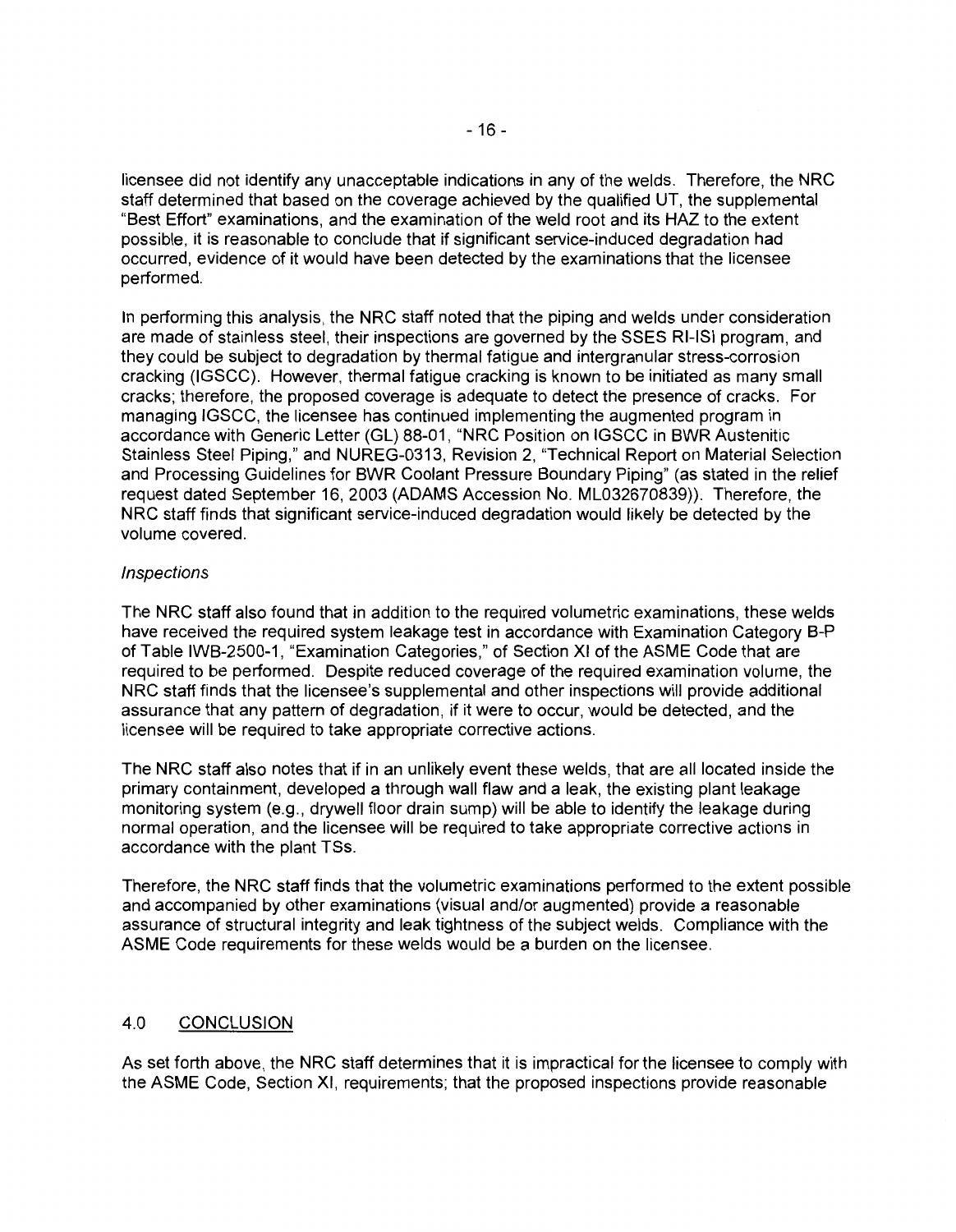assurance of structural integrity or leak tightness of the subject welds; and that granting relief pursuant to 10 FR 50.55a(g)(6)(i) is authorized by law and will not endanger life or property or the common defense and security, and is otherwise in the public interest, giving due consideration to the burden upon the licensee that could result if the requirements were imposed on the facility. Accordingly, the NRC staff concludes that the licensee has adequately addressed all of the regulatory requirements set forth in 10 CFR  $50.55a(g)(6)(i)$ .

Therefore, the NRC staff grants Relief Request Number 3RR-19, Revision 1, for the SSES third 10-year ISi interval. The NRC staff grants Relief Request Number 3RR-20, Revision 1, for the SSES, third 10-year ISi interval, and imposes the requirement that the licensee inspects weld DG-DH of SSES, Unit 1, during the SSES, Unit 1, spring 2016 refueling outage. Additionally, the NRC staff grants Relief Request Number 3RR-21, Revision 1, for the SSES third 10-year ISi interval. The NRC staff grants this relief for the duration of the third 10-year ISI interval at SSES which began on June 1, 2004, and ended on May 31, 2014.

All other ASME Code, Section XI, requirements for which relief was not specifically requested and authorized herein by the NRC staff remain applicable, including the third party review by the Authorized Nuclear lnservice Inspector.

Principal Contributors: A. Rezai D. Dijamco

Date: May 10, 2016